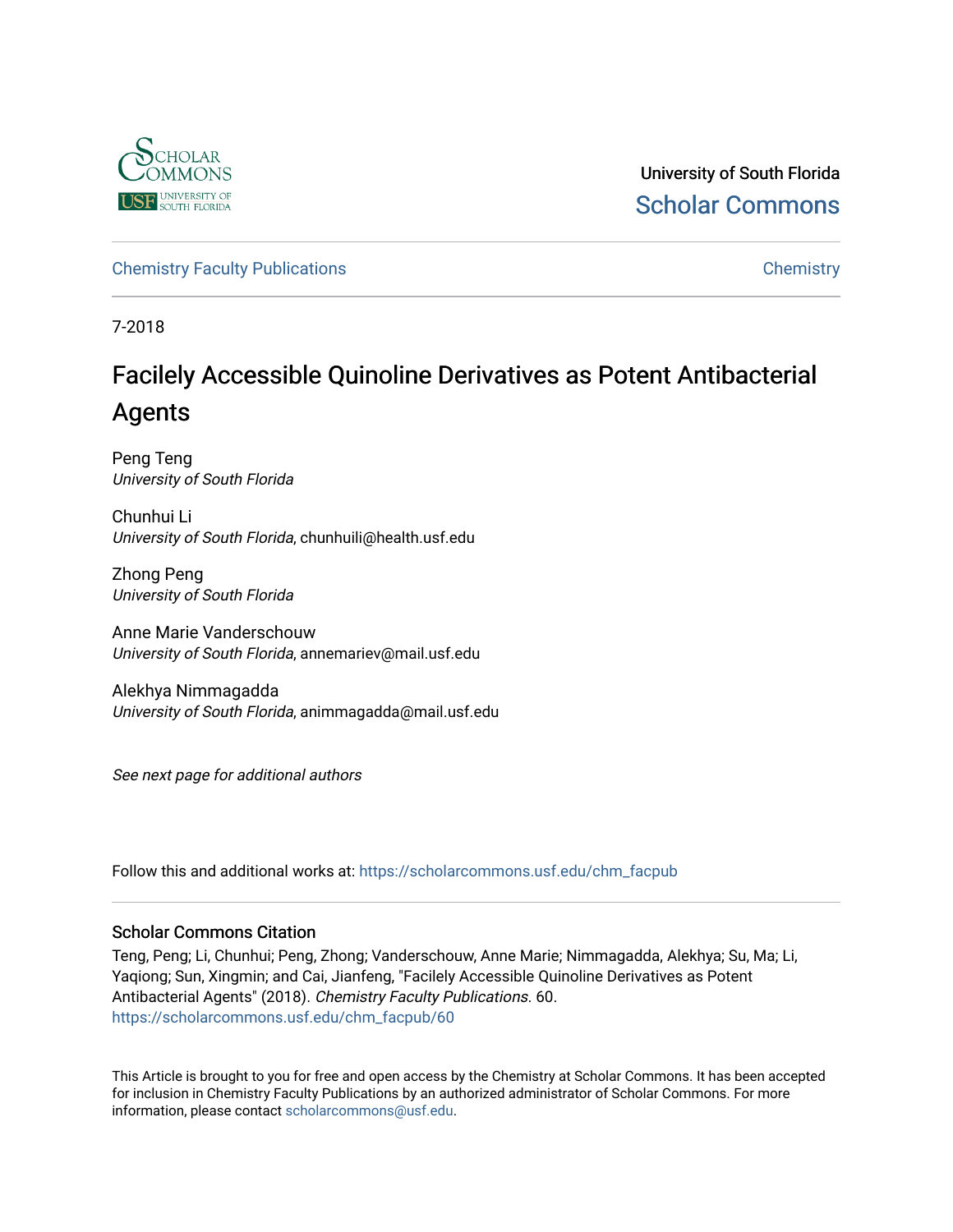# Authors

Peng Teng, Chunhui Li, Zhong Peng, Anne Marie Vanderschouw, Alekhya Nimmagadda, Ma Su, Yaqiong Li, Xingmin Sun, and Jianfeng Cai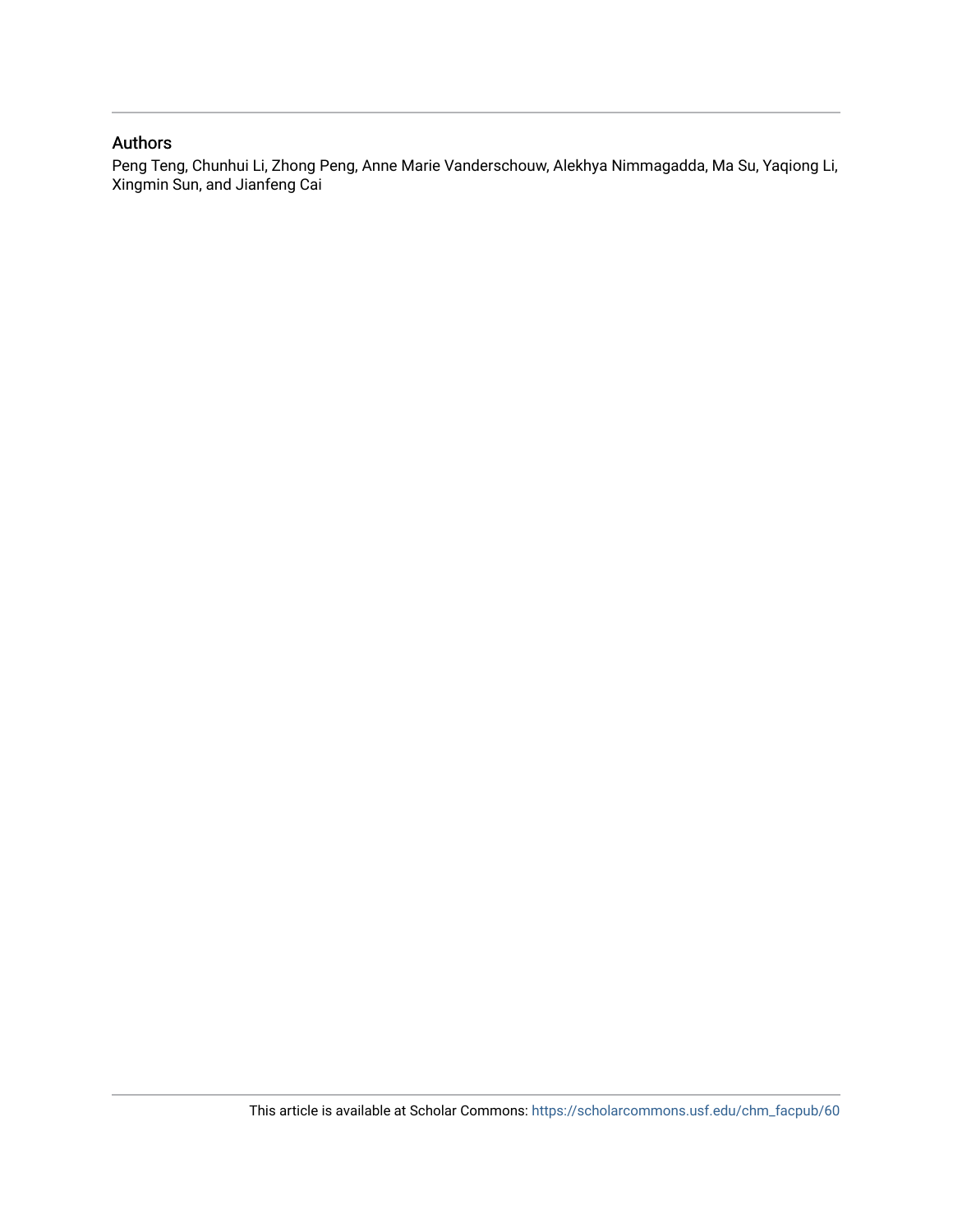

# **HHS Public Access**

Author manuscript Bioorg Med Chem. Author manuscript; available in PMC 2019 July 23.

Published in final edited form as:

Bioorg Med Chem. 2018 July 23; 26(12): 3573–3579. doi:10.1016/j.bmc.2018.05.031.

# **Facilely Accessible Quinoline Derivatives as Potent Antibacterial Agents**

**Peng Teng**†,a, **Chunhui Li**‡,§,a, **Zhong Peng**‡,‖,a, **Anne Marie Vanderschouw**†, **Alekhya Nimmagadda**†, **Ma Su**†, **Yaqiong Li**†, **Xingmin Sun**‡,\*, and **Jianfeng Cai**†,\*

†Department of Chemistry, University of South Florida, 4202 E. Fowler Ave, Tampa, FL 33620, USA

‡Department of Molecular Medicine, Morsani College of Medicine, University of South Florida, 12901 Bruce B. Down Blvd, Tampa, FL 33612, USA

§Department of Infection Control Center of Xiangya Hospital, Central South University, Changsha, 410008, China

‖State Key Laboratory of Agricultural Microbiology, College of Veterinary Medicine, Huazhong Agricultural University, Wuhan, Hubei, 430070, China

# **Abstract**

Quinoline compounds have been extensively explored as anti-malaria and anti-cancer agents for decades and show profound functional bioactivities, however, the studies of these compounds in other medicinal fields have lagged dramatically. In this study, we report the development of a series of facilely accessible quinoline derivatives that display potent antibacterial activity against a panel of multidrug-resistant Gram-positive bacterial strains, especially C. difficile. We also demonstrated that these molecules are effective in vivo against C. difficile. These results revealed that these types of quinoline compounds could serve as prototypes for the development of an appealing class of antibiotic agents used to combat Gram-positive drug-resistant bacterial strains, including C. difficile.

# **TOC image**



\*Corresponding authors: X. Sun (sun5@health.usf.edu) and J. Cai (jianfengcai@usf.edu). aThese authors contributed to the work equally.

#### **A. Supplementary Information**

Supplementary Information associated with this article can be found in the online version, at [http://dx.doi.org/.](http://dx.doi.org/)

**Publisher's Disclaimer:** This is a PDF file of an unedited manuscript that has been accepted for publication. As a service to our customers we are providing this early version of the manuscript. The manuscript will undergo copyediting, typesetting, and review of the resulting proof before it is published in its final citable form. Please note that during the production process errors may be discovered which could affect the content, and all legal disclaimers that apply to the journal pertain.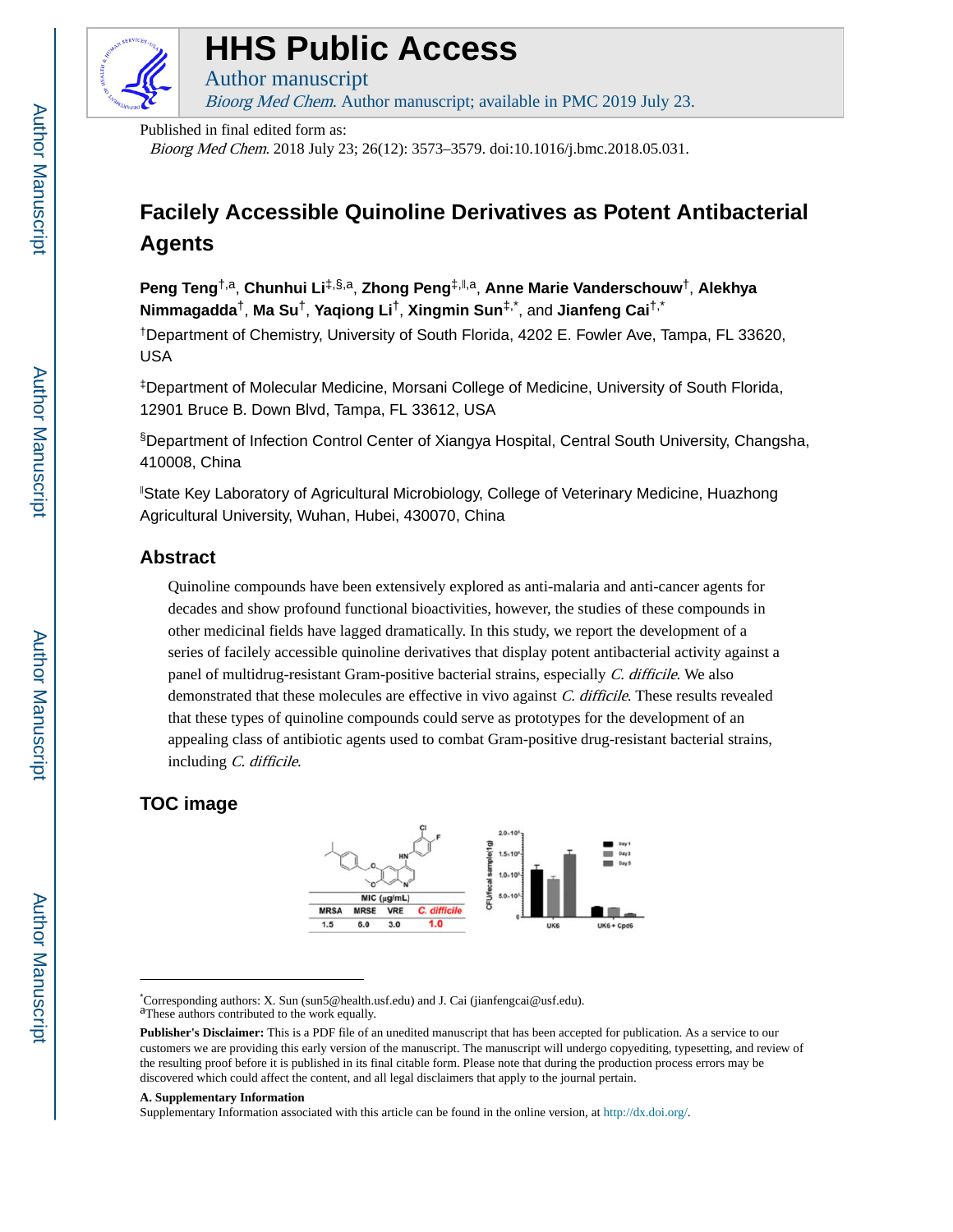quinoline; antibacterial; Gram-positive; Clostridium difficile; in vivo

## **1. Introductions**

Methicillin-resistant Staphylococcus aureus (MRSA), methicillin-resistant Staphylococcus epidermidis (MRSE), Vancomycin-Resistant *Enterococci faecalis* (VRE), and *Clostridium* difficile (C. difficile) are Gram-positive bacteria that cause severe concerns to public health. The superbug MRSA is among the most common of several difficult-to-treat infections,<sup>1</sup> leading to high morbidity and mortality in the United States.<sup>2, 3</sup> MRSE is also known as an opportunistic pathogen of humans and causes various diseases that could also be lifethreatening.<sup>4</sup> As one of the predominant enterococcal species, VRE has been recognized as a common cause of endocarditis as well as the second most common cause of wound and nosocomial urinary tract infections in the United States, mainly due to the ability to acquire resistance to the majority of currently available antibiotics.<sup>5</sup> More recently, studies showed that C. difficile is the most common cause of hospital-associated diarrhea and could induce other related complications,  $6-8$  which lead to 29,000 deaths in the United States in 2011.<sup>7</sup> C. difficile has been implicated as the leading cause of gastroenteritis-associated death and is emerging as a major enteric pathogen worldwide. $9-11$  These Gram-positive bacterial infections have led to incredible expenditures and mortality in the United States and other countries.12 To tackle infections from these antibiotic-resistant Gram-positive pathogens, persistent efforts have been made among the scientific community,  $13-18$  however, novel antibiotics that inhibit highly lethal Gram-positive bacterial infections are still urgently needed.

The quinolones, (Figure 1a) such as ciprofloxacin, levofloxacin, lomefloxacin etc. have been one of the largest families of synthetic antibiotic drugs clinically,  $19, 20$  however, extensive use has resulted in the development of resistance to these antibiotics.<sup>21</sup> With similar core structures, quinazolines (Figure 1b) have also shown potential as an antibacterial with anti-MRSA activity, as demonstrated by several research groups.<sup>22–24</sup> In contrast, the quinolines, with slight difference in the core scaffold compared with quinolones and quinazolines, have been mainly reported to have antimalarial activity (e.g., chloroquine, mefloquine, primaquine, amodiaquine, etc.), as well as analgesic, anti-inflammatory, and antineoplastic activities.25 The antibacterial study of quinoline compounds have significantly lagged behind quinolones and quinazolines in terms of antibacterial studies. There is limited literature that documents quinoline activity against *Mycobacterium tuberculosis*,  $26-29$  whose cell wall has characteristics of both Gram-positive and Gram-negative bacteria.30 These compounds potentially target the proton pump of adenosine triphosphate (ATP) synthase.<sup>26</sup> To the best of our knowledge, quinoline derivatives have been rarely reported to be active against Gram-positive MRSA, $31$  MRSE, VRE, and C. difficile. We envisioned that quinoline compounds might be active against other bacterial strains, although the exact antibacterial target remains unclear. Herein, we synthesized a focused library of quinoline compounds, and explored their activity against a panel of Gram-positive bacteria.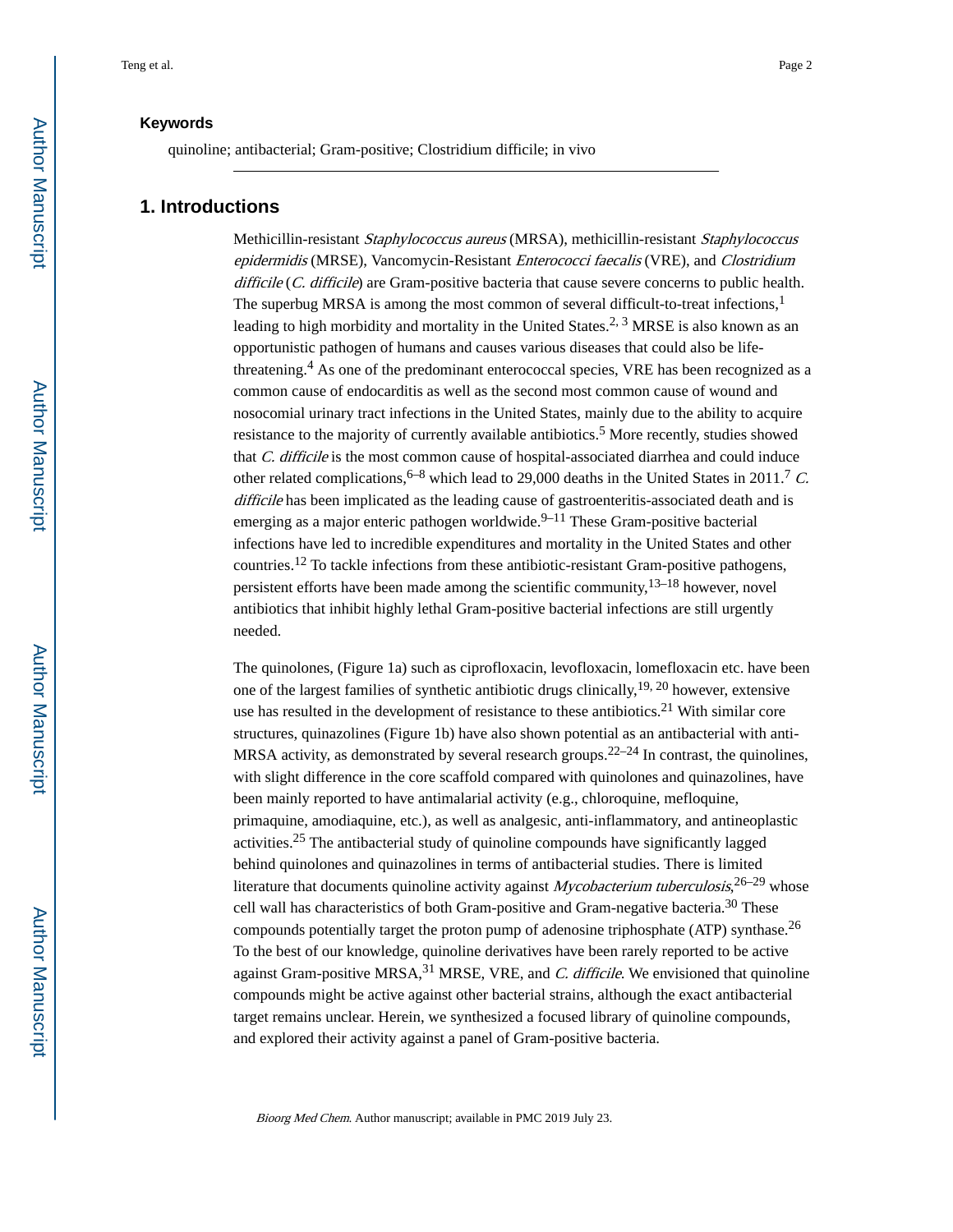## **2. Results and discussion**

#### **2.1. Synthesis of quinoline compounds**

The quinoline library was synthesized through a three-step reaction by using commercially available starting materials. As briefly shown in Scheme 1, commercially available 4-chloro 6,7-dimethoxyquinoline (**A**) was treated with methanesulfonic acid in the presence of Lmethionine to selectively remove 6-methoxy group.<sup>32</sup> The afforded mono-hydroxy intermediate **B** was reacted with benzyl bromide to give the ether **C**, which could be used without any further purification. Amine substitution occurred at position-4 in the presence of catalytic concentrated HCl to give the 4-amino-6-ether-substitued quinoline. Recrystallization from ethyl acetate/dichloromethane gave the final compounds without further column purification. Throughout this synthetic sequence, only **B** needed to be purified by column chromatography, hence large scale of molecules could be easily obtained for further investigations in the future.

#### **2.2. Potency of compounds against MRSA, MRSE, and VRE**

Two areas of substitution were assessed, including  $N^4$ -substitution and  $O^6$ -substitution ( $O^7$ substitution was not preferred here because the intermediate **B** is much easier accessed). Eight compounds were synthesized and tested against three clinically relevant, multidrug resistant Gram-positive bacterial pathogens, namely MRSA, MRSE, and VRE. The lastresort antibiotic, daptomycin,  $33$  was employed as a control. As shown in Table 1, firstly, when  $R_1$  and  $R_2$  were both kept as *para*-methyl group, only weak activities were detected for compound **1**, with minimum inhibitory concentration (MIC) of 12 μg/mL against MRSA. Replacement of  $R_1$  by a trifluoromethyl group afforded compound 2 with improved activity, exhibiting a MIC of 3.0  $\mu$ g/mL for all three bacterial strains. We then kept R<sub>1</sub> as CF<sub>3</sub> group and modified  $R_2$  as *m*-trifluoromethyl, *p*-trifluoromethyl, and 3-chloro-4-fluoro to furnish compounds **3**, **4**, and **5**, respectively. Compared with **2**, the activity of **3** against MRSA and VRE did not change, whereas that against MRSE decreased one-fold. Compound **4** had enhanced activity, with MICs of 0.75  $\mu$ g/mL for both MRSA and VRE, showing that  $p$ -CF<sub>3</sub> derivation leads to a more active compound than  $p\text{-CH}_3$  derivation. The substitution of 3chloro-4-fluoro group on compound **5** also had better activity against MRSA and VRE, compared to compound **2**.

Following this data, three compounds with  $R_2$  modified as 3-chloro-4-fluoro group but with various of  $R_1$  groups, were evaluated. As shown in Table 2, compound **6**, with a *p*-isopropyl phenyl ring substituted quinoline, also demonstrated potent activity against MRSA with MIC of 1.5 μg/mL, although the potency against MRSE and VRE moderately dropped at 6.0 and 3.0 μg/mL, respectively. In the case of compound **7**, we chose to substitute the phenyl ring in ortho position. **7** also displayed potent activity against the three bacteria, with MICs of 1.5, 3.0, and 1.5 μg/mL, respectively. The introduction of an ethoxy spacer between the benzene ring and oxygen at 4-position resulted in compound **8**, which did not show compromised activity, and also resulted in potent antibacterial activity of 3.0 μg/mL. Based on the preliminary data, it is still early to draw conclusion on the relationship of chemical substitutions and the antibacterial activity, more systematic works need to be done to clearly discuss the structure-activity relationship in the future.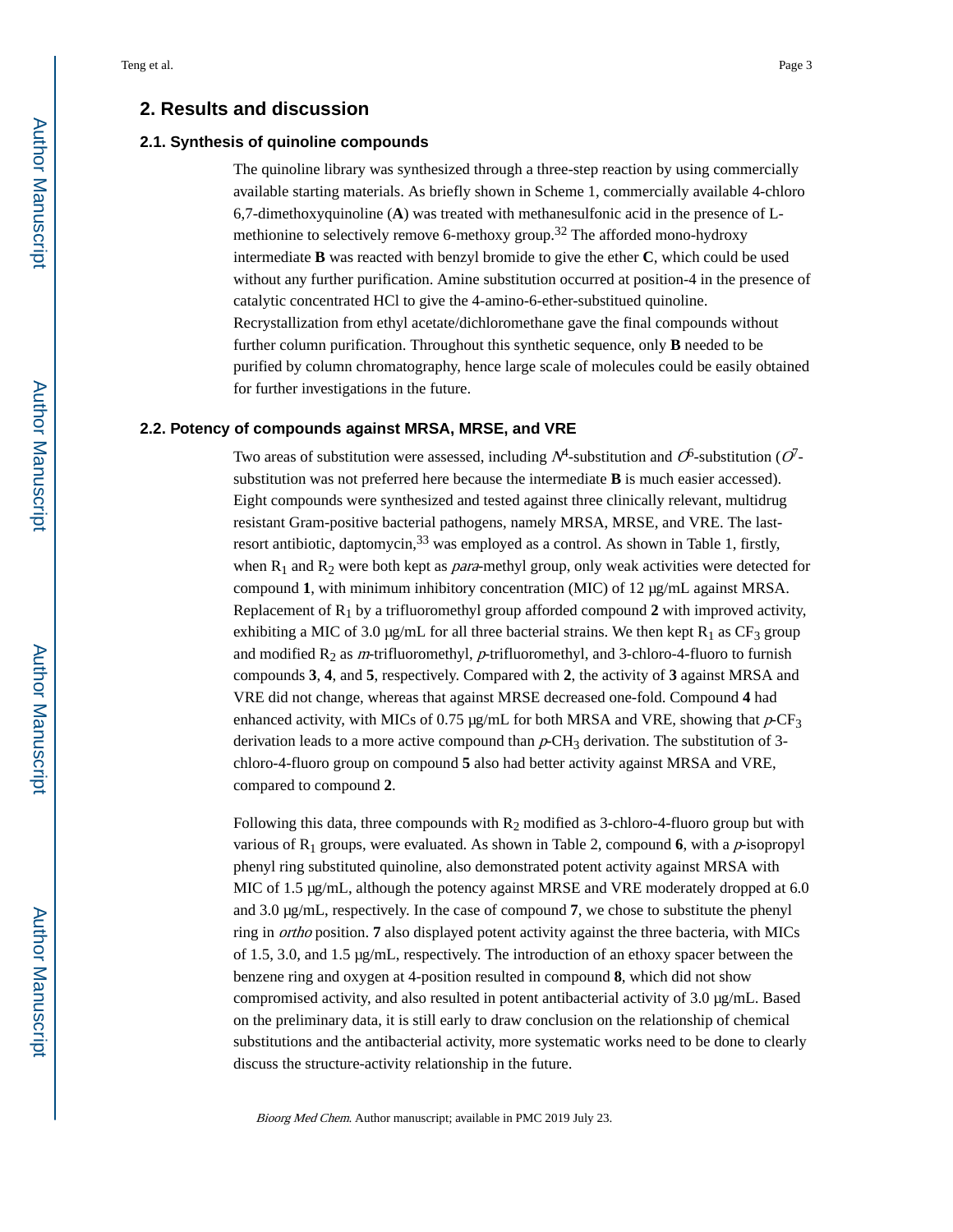#### **2.3. Potency of compounds against C. difficile in vitro and in vivo**

C. difficile infection (CDI) has emerged as the most common care-associated infection and the most frequent hospital-acquired intestinal infection worldwide,  $34$  leading to heavy economic burden to the society.35 Currently, standard therapy depends on treatment with vancomycin, metronidazole or fidaxomicin. None of these is fully effective.<sup>36, 37</sup> Moreover, an estimated 15–35% of those infected with C. difficile relapse following treatment.<sup>38, 39</sup> New, effective antibiotics against *C. difficile* are urgently needed.

We therefore evaluated the antibacterial potency of our quinoline compounds on the hypervirulent C. difficile UK6. As shown in Table 3, the majority of these quinoline compounds displayed potent *in vitro* activity, with MICs  $\frac{4.0 \text{ µg/mL}}{4.0 \text{ µg/mL}}$ , except for compound **1** which did not show any activity under the assay conditions (MIC  $> 16 \mu g/mL$ ). Compound **7** could eradicate bacteria at the minimum concentration of 8.0 μg/mL. More intriguingly, compound **6** had the best bactericidal activity against C. difficile, with MIC as low as 1.0 μg/mL, which is comparable to that of the positive control, Vancomycin, which has been routinely used in the treatment of CDI patients.

To determine the cytotoxicity of frontrunner compounds **4** and **6**, the human liver cancer cell HepG2 and the human embryonic kidney cell HEK-293 were employed, using the MTT method. As shown in Figure 2, neither of the compounds showed cytotoxicity at the concentration of 20 μg/mL. Compound **4** had 15-fold selectivity over the MIC of C. difficile, with half maximal inhibitory concentration  $(IC_{50})$  values of 34.8 and 28.6 μg/mL (70.7 and 58.1 μM) against HepG2 and HEK-293 cells, respectively. More encouragingly, compound **6**  was much less cytotoxic, with IC<sub>50</sub> of 66.7 and 65.5 μg/mL (148.2 and 145.5 μM) against HepG2 and HEK-293 cells, respectively, which indicated more than 60-fold selectivity over the MIC value against C. difficile.

Given the good selectivity index of compound **6**, we conducted an *in vivo* assay to evaluate the treatment efficacy of compound **6** in a mouse model of CDI. To this end, twenty-five mice were divided into three groups. Group UK6  $(n=10)$  were challenged with spores of C. difficile UK6. Group UK6+Cpd6 (n=10) were challenged with spores of  $C$ . difficile UK6, and treated with compound **6**. Group Cpd6 (n=5) were only treated with compound **6**  without *C. difficile* infection. At 4 hours post challenge, the mice in UK6+Cpd6 were given one dose of compound **6** (50 mg/kg) via gavage. From the first day post challenge (day 1), mice in group UK6+Cpd6 received one dose of compound **6** twice a day (50 mg/kg/day) for five days. Meanwhile, the mice in group Cpd6 were also given compound **6** at the same time with the same dose to determine the toxicity of the compound to the mice. After C. difficile challenge /or compound treatment, mice were monitored daily for five days after challenge with C. difficile spores for weight changes, survival, diarrhea, and other symptoms of the disease. As shown in Figure 3a, 20% increase of survival was observed with the administration of compound **6** (group UK6+Cpd6) from day 3 to day 5, compared with control (*C. difficile* UK6 only) group. Over the entire experimental period (five days), a significant decrease of diarrhea was observed in the mouse treated with compound **6** (group UK6+Cpd6) (Figure 3b). After 2 days, the administration of **6** lead to 32% decrease of diarrhea compared to the control (group UK6). The data indicated that compound **6** could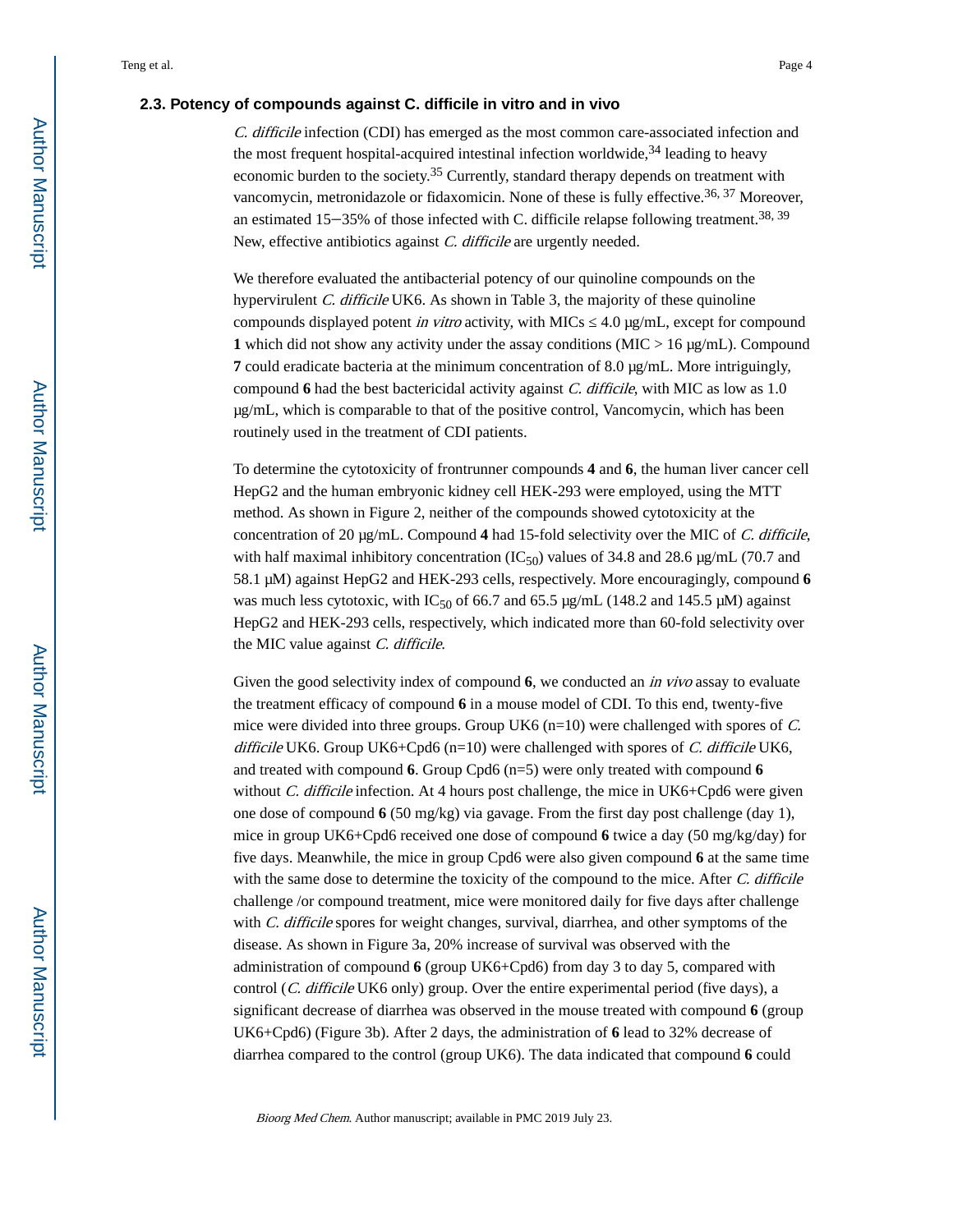improve the diarrhea and survival of mice after CDI. No mice developed diarrhea and CDI symptoms in the Cpd6-only group without C. difficile challenge, however one mouse among 5 died, indicating potential toxicity of Cpd6, but we did not look into the cause of death.

The amount of *C. difficile* in fecal samples after treatment were also determined. As shown in Figure 4, the C. difficile in feces from mice treated with compound **6** (group UK6+Cpd6) showed more than 80% decrease compared with that of the UK6 UK6-only group. After 5 days, the amount of C. difficile in feces of the control group (group UK6) continued to increase, while mice treated with compound **6** (group UK6+Cpd6) were observed with a 14 fold decrease of C. difficile compared with control (group UK6). This result demonstrated that compound **6** was effective on inhibition of C. difficile in mice.

## **3. Conclusions**

To summarize, we have reported a series of quinoline compounds which can be accessed in a straightforward manner, and display good potency against multidrug-resistant Grampositive bacteria including MRSA, MRSE, and VRE. Furthermore, the majority of the quinolines displayed very potent activity against C. difficile, an emerging hypervirulent bacterium. One of the quinoline compounds showed MIC of 1.0  $\mu$ g/mL against *C. difficile*, very close to that of Vancomycin (MIC = 0.5 μg/mL). Moreover, the quinoline also revealed good efficacy in an in vivo mouse model of CDI. Our results provide an alternative way to combat gram-positive resistant bacterial pathogens, especially  $C$ . difficile, and shed light on the development of more potent compounds. Compared to vancomycin and fidaxomicin, the facile synthesis and high cost-effectiveness of these compounds make them an appealing class of antibiotic agents combating drug-resistant bacterial strains. Further studies on the optimization of activity and selectivity, as well as the mechanism of actions are underway in our lab.

# **4. Experimental section**

## **4.1. General Information**

The starting material 4-chloro-6,7-dimethoxyquinoline (**A**) was purchased from Matrix Scientific. Solvents and other reagents were purchased from either Sigma-Aldrich or Fisher Scientific and were used without further purification. The purity of the compounds was determined to be >95% by analytical HPLC (1 mL/min flow, 5% to 100% linear gradient of solvent B (0.1% TFA in acetonitrile) in A (0.1% TFA in water) over 50 min was used). The NMR spectra were obtained on a Varian Inova 500 instrument.

## **4.2. Synthesis of Compounds**

Typical synthesis procedures of compound **1**: To a solution of compound **A** (2.23 g, 10 mmol) in 10 mL of methanesulfonic acid was added L-Methionine (3.0 g, 20 mmol) to form a faint brown clear solution, which was heated up at reflux for 12 h until starting material was consumed completely. After cooled down to room temperature, the reaction mixture was carefully poured into 100 g ice, the pH of the mixture was adjusted to 8 with addition of NH4OH solution. The crude was obtained after extraction of the base mixture with EtOAc, drying over anhydrous  $Na<sub>2</sub>SO<sub>4</sub>$ , filtration and concentration. After silica gel column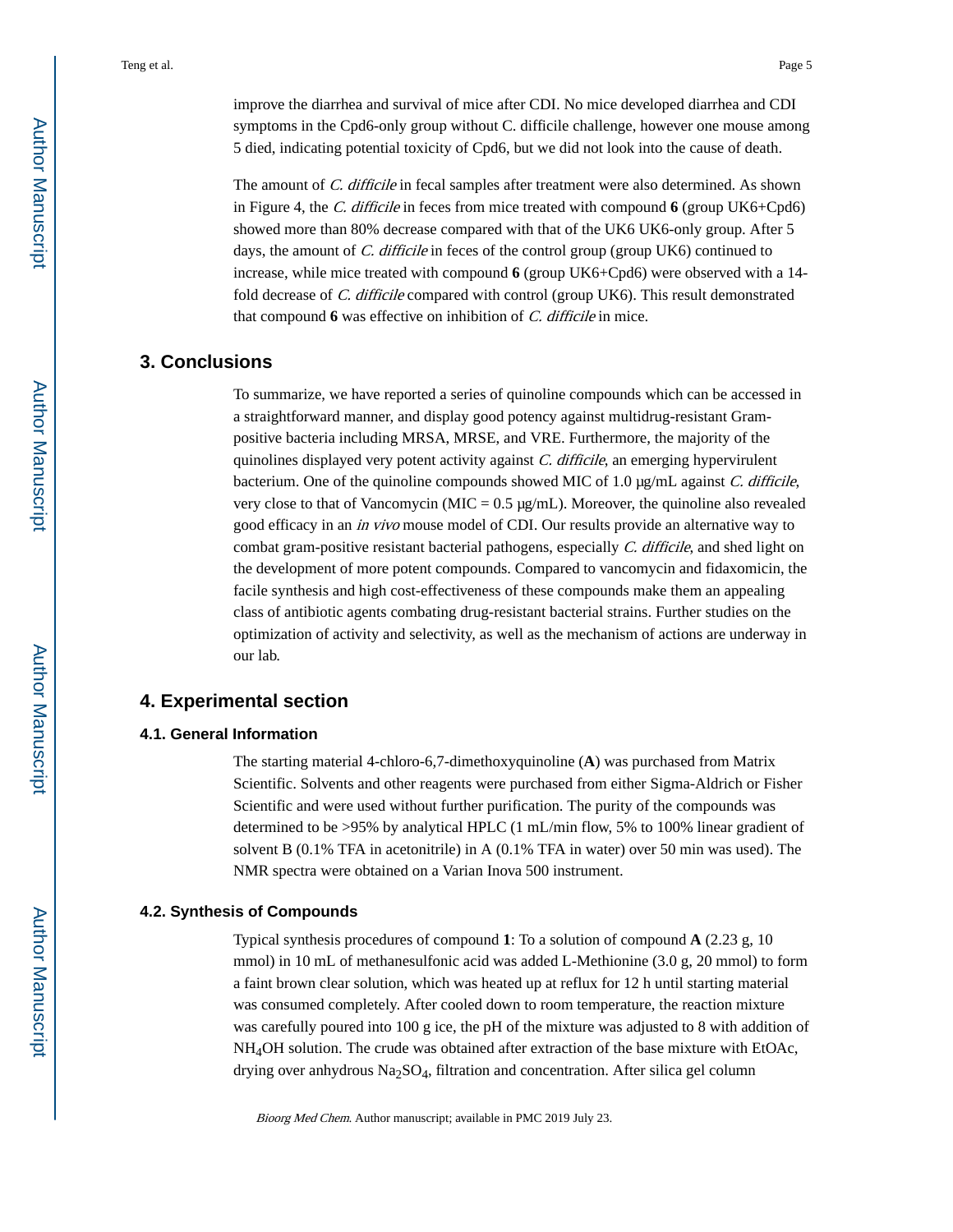chromatography, 1.2 g of pure intermediate **B** was furnished as pale yellow solid (57.4%). To a solution of **B** (50 mg, 0.239 mmol) in DMF (2 mL) was added  $K_2CO_3$  (69 mg, 0.5 mmol) at room temperature, after stirring for 10 min, 4-methylbenzyl bromide (42.3 mg, 0.25 mmol) was added into the mixture. The suspension was heated at 50  $^{\circ}$ C for 6 h, then poured in water, and extracted with EtOAc  $(10 \text{ mL} \times 3)$ . The combined organic layer was dried over anhydrous  $Na<sub>2</sub>SO<sub>4</sub>$ , filtered, and concentrated under reduced vacuum to give faint yellow crude **C-1** (67 mg, yield 89.8%), which was pure enough for the next reaction. Compound **C-1** (65 mg, 0.21 mmol) and p-toluidine (25 mg, 0.23 mmol) were dissolved in 1-butanol (2 mL) with 2 drops of concentrated HCl, the afforded solution was refluxed overnight to give a gray suspension, LCMS indicated that the reaction was done. The volatiles were removed under reduced vacuum to give faint gray crude, which was recrystallized from EtOAc to give 73 mg of compound **1** (>96% purity, faint gray solid, yield 91.2%). 7-methoxy-6-((4-methylbenzyl)oxy)-N-(p-tolyl)quinolin-4-amine, compound **1**, <sup>1</sup>H NMR (600 MHz, CD<sub>3</sub>OD)  $\delta$  8.14 (d, J = 7.2 Hz, 1H), 8.00 (s, 1H), 7.36–7.38 (m, 4H),  $7.30 - 7.32$  (m, 2H),  $7.27$  (s, 1H),  $7.21$  (d,  $J = 7.8$  Hz, 2H),  $6.74$  (d,  $J = 7.2$  Hz, 1H), 5.22 (s, 2H), 4.04 (s, 3H), 2.42 (s, 3H), 2.35 (s, 3H). <sup>13</sup>C NMR (150 MHz, CD<sub>3</sub>OD)  $\delta$  156.1, 154.0, 149.4, 139.0, 137.9, 137.6, 135.6, 134.7, 132.9, 130.3 (2C), 128.8 (2C), 127.7 (2C), 125.2 (2C), 110.6, 102.7, 99.3, 99.0, 70.9, 53.4, 19.8, 19.7. HRMS (ESI) C<sub>25</sub>H<sub>25</sub>N<sub>2</sub>O<sub>2</sub> [M  $+H$ <sup>+</sup> calcd = 385.1911; found = 385.1919.

Compounds **2**‒**8** were synthesized according to the same procedures of that of compound **1**  except for using different benzyl bromide or aniline reagents accordingly.

**7-methoxy-N-(p-tolyl)-6-((4-(trifluoromethyl)benzyl)oxy)quinolin-4-amine—**7-

methoxy-N-(p-tolyl)-6-((4-(trifluoromethyl)benzyl)oxy)quinolin-4-amine, compound **2**, faint gray solid, overall yield 83.7% from compound  $\mathbf{B}$ . <sup>1</sup>H NMR (600 MHz, CD<sub>3</sub>OD)  $\delta$ 8.17 (d,  $J = 7.2$  Hz, 1H), 8.10 (s, 1H), 7.71 (s, 4H), 7.36 (d,  $J = 6.6$  Hz, 2H), 7.30–7.32 (m, 3H), 6.75 (d, J = 7.2 Hz, 1H), 5.37 (s, 2H), 4.07 (s, 3H), 2.42 (s, 3H). <sup>13</sup>C NMR (150 MHz, CD<sub>3</sub>OD)  $\delta$  156.0, 154.5, 149.1, 140.6, 139.2, 137.7, 135.8, 134.6, 130.2 (2C), 129.8 (J<sub>C-C-F</sub>  $= 31.5$  Hz), 127.6 (2C), 125.2, 125.1 ( $J_{C-C-F} = 12.0$  Hz), 125.1, 125.0, 123.8 ( $J_{C-F} = 114.0$ Hz), 111.5, 103.0, 99.5, 99.0, 69.9, 55.7, 19.7. HRMS (ESI)  $C_{25}H_{22}F_{3}N_{2}O_{2}$  [M+H]<sup>+</sup> calcd = 439.1628; found = 439.1626.

# **7-methoxy-6-((4-(trifluoromethyl)benzyl)oxy)-N-(3-**

#### **(trifluoromethyl)phenyl)quinolin-4-amine—**7-methoxy-6-((4-

(trifluoromethyl)benzyl)oxy)-N-(3-(trifluoromethyl)phenyl)quinolin-4-amine, compound **3**, faint yellow solid, overall yield 78.9% from compound **B**. <sup>1</sup>H NMR (600 MHz, CD<sub>3</sub>OD)  $\delta$ 8.28 (d,  $J = 6.6$  Hz, 1H), 8.04 (s, 1H), 7.76–7.78 (m, 4H), 7.72 (s, 4H), 7.35 (s, 1H), 6.90 (d,  $J = 6.6$  Hz, 1H), 5.40 (s, 2H), 4.09 (s, 3H). <sup>13</sup>C NMR (150 MHz, CD<sub>3</sub>OD)  $\delta$  156.3, 153.8, 149.4, 140.5, 139.7, 138.4, 136.1, 132.1 ( $J_{C-C-F}$  = 33.0 Hz), 130.8 (2C), 130.0 ( $J_{C-C-F}$  = 37.5 Hz), 128.5, 127.6 (3C), 125.1, 125.0, 123.6, 121.7, 112.1, 102.9, 99.8, 99.5, 69.9, 56.7. HRMS (ESI)  $C_{25}H_{19}F_{6}N_{2}O_{2}$  [M+H]<sup>+</sup> calcd = 493.1345; found = 493.1358.

**7-methoxy-6-((4-(trifluoromethyl)benzyl)oxy)-N-(4- (trifluoromethyl)phenyl)quinolin-4-amine—**7-methoxy-6-((4-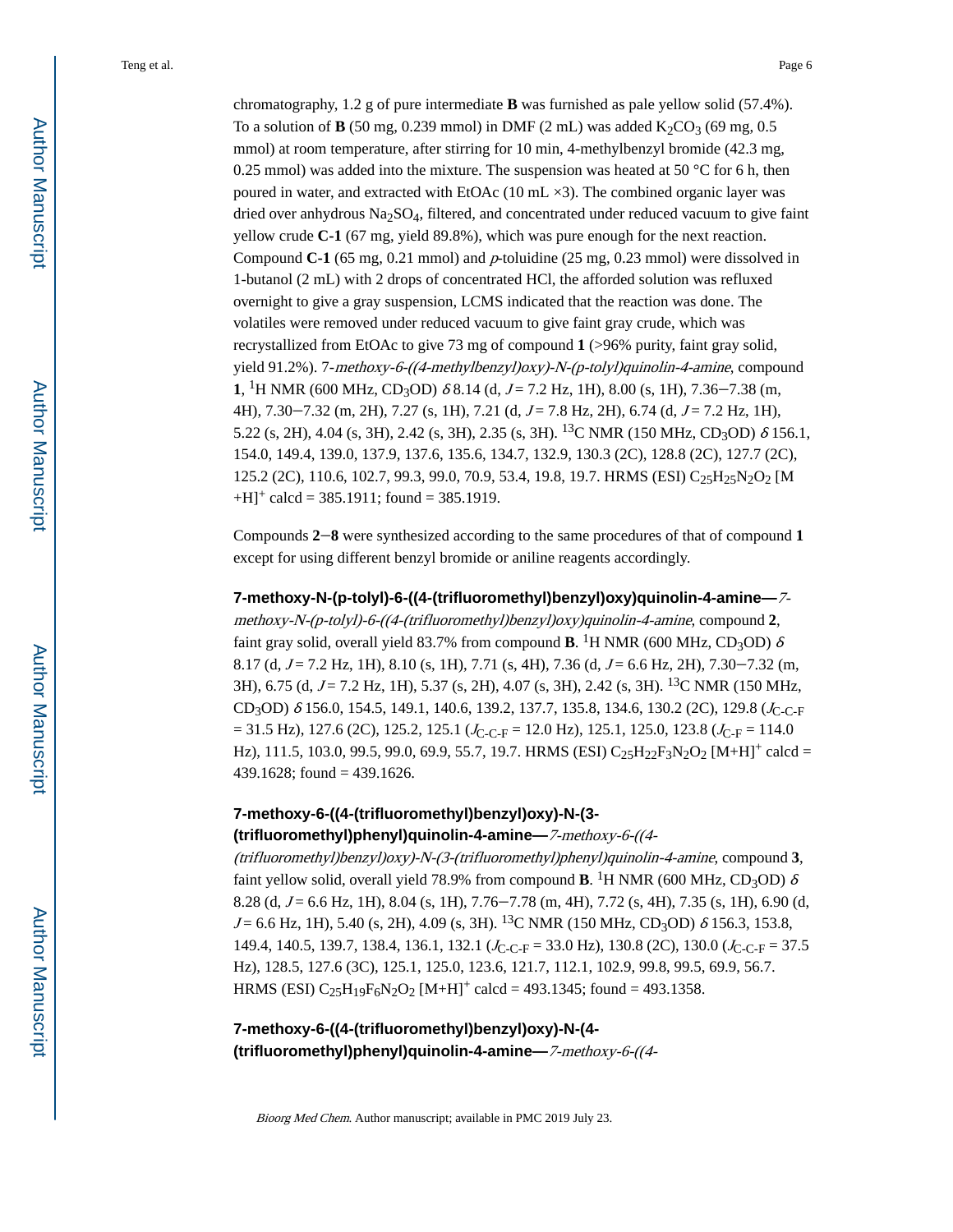(trifluoromethyl)benzyl)oxy)-N-(4-(trifluoromethyl)phenyl)quinolin-4-amine, compound **4**, faint gray solid, overall yield 82.5% from compound  $\mathbf{B}$ . <sup>1</sup>H NMR (600 MHz, CD<sub>3</sub>OD)  $\delta$ 8.29 (d,  $J = 6.6$  Hz, 1H), 8.05 (s, 1H), 7.85 (d,  $J = 8.4$  Hz, 2H), 7.72 (s, 4H), 7.67 (d,  $J = 8.8$ Hz, 2H), 7.35 (s, 1H), 7.01 (d,  $J = 7.2$  Hz, 1H), 5.40 (s, 2H), 4.09 (s, 3H). <sup>13</sup>C NMR (150 MHz, CD<sub>3</sub>OD)  $\delta$  156.3, 153.5, 149.4, 141.2, 140.5, 139.7, 136.1, 130.0 ( $J_{\text{C-C-F}}$  = 33.0 Hz), 128.4 (J<sub>C-C-F</sub> = 31.5 Hz), 127.6 (3C), 126.8, 126.7, 125.1, 125.0 (2C), 124.8 (2C), 112.3, 102.9, 99.8, 99.5, 69.9, 56.8. HRMS (ESI) C<sub>25</sub>H<sub>19</sub>F<sub>6</sub>N<sub>2</sub>O<sub>2</sub> [M+H]<sup>+</sup> calcd = 493.1345; found  $= 493.1346.$ 

## **N-(3-chloro-4-fluorophenyl)-7-methoxy-6-((4-**

**(trifluoromethyl)benzyl)oxy)quinolin-4-amine—**N-(3-chloro-4-fluorophenyl)-7 methoxy-6-((4-(trifluoromethyl)benzyl)oxy)quinolin-4-amine, compound **5**, faint gray solid, overall yield 81.1% from compound **B**. <sup>1</sup>H NMR (600 MHz, CD<sub>3</sub>OD)  $\delta$  8.25 (d, J = 7.2 Hz, 1H), 7.99 (s, 1H), 7.72 (s, 4H), 7.63 (dt,  $J = 6.6$ , 1.2 Hz, 1H), 7.44 (dd,  $J = 6.6$ , 1.2 Hz, 1H), 7.33 (s, 1H), 6.81 (d,  $J = 6.6$  Hz, 1H), 5.38 (s, 2H), 4.08 (s, 3H). <sup>13</sup>C NMR (150 MHz, CD<sub>3</sub>OD)  $\delta$  156.9 ( $J_{\text{C-F}}$  = 247.5 Hz), 156.2, 154.2, 149.3, 140.5, 139.6, 135.9, 134.4, 130.0  $(J_{C-C-F} = 28.5 \text{ Hz})$ , 127.8, 127.6 (2C), 126.0 ( $J_{C-C-C-F} = 7.5 \text{ Hz}$ ), 125.1, 125.0, 121.6 ( $J_{C-C-F}$  $= 22.5$  Hz), 117.7, 117.5, 111.8, 102.9, 99.5, 99.3, 69.9, 55.7. HRMS (ESI)  $C_{24}H_{18}CIF_4N_2O_2$  [M+H]<sup>+</sup> calcd = 477.0987; found = 477.0997.

#### **N-(3-chloro-4-fluorophenyl)-6-((4-isopropylbenzyl)oxy)-7-methoxyquinolin-4-**

**amine—**N-(3-chloro-4-fluorophenyl)-6-((4-isopropylbenzyl)oxy)-7-methoxyquinolin-4 amine, compound **6**, white solid, overall yield 62.7% from compound **B**. <sup>1</sup>H NMR (600 MHz, CD<sub>3</sub>OD)  $\delta$  8.23 (d, J = 7.2 Hz, 1H), 7.96 (s, 1H), 7.63 (d, J = 6.6 Hz, 1H), 7.43 (dd, J  $= 6.6, 1.2$  Hz, 2H), 7.41 (d, J = 7.8 Hz, 2H), 7.30 (s, 1H), 7.27 (d, J = 8.4 Hz, 2H), 6.80 (d, J  $= 7.2$  Hz, 1H), 5.23 (s, 2H), 4.06 (s, 3H), 2.92 (p,  $J = 7.2$  Hz, 1H), 1.25 (d,  $J = 7.2$  Hz, 6H). <sup>13</sup>C NMR (150 MHz, CD<sub>3</sub>OD)  $\delta$  157.3 ( $J_{\text{C-F}}$  = 255 Hz), 156.3, 156.1, 154.1, 149.7, 149.1, 139.4, 135.7, 134.4, 133.2, 127.8 (3C), 126.2 (2C), 125.9, 121.6 ( $J_{C-C-F}$  = 19.5 Hz), 117.6  $(J_{C-C-F} = 22.5 \text{ Hz})$ , 111.9, 102.5, 99.3, 99.2, 70.9, 55.6, 33.8, 23.0 (2C). HRMS (ESI)  $C_{26}H_{25}CIFN_2O_2$  [M+H]<sup>+</sup> calcd = 451.1583; found = 451.1582.

#### **N-(3-chloro-4-fluorophenyl)-7-methoxy-6-((2-methylbenzyl)oxy)quinolin-4-**

**amine—**N-(3-chloro-4-fluorophenyl)-7-methoxy-6-((2-methylbenzyl)oxy)quinolin-4 amine, compound 7, white solid, overall yield 61.5% from compound **B**. <sup>1</sup>H NMR (600 MHz, CD<sub>3</sub>OD)  $\delta$  8.23 (d, J = 7.2 Hz, 1H), 7.96 (s, 1H), 7.63 (dt, J = 7.8, 1.2 Hz, 1H), 7.44 (dd,  $J = 7.2$ , 1.2 Hz, 1H), 7.31 (d,  $J = 3.6$  Hz, 2H), 7.28 (dd,  $J = 7.2$ , 2.4 Hz, 2H), 7.17 (t,  $J =$ 3.6 Hz, 1H), 6.80 (d, J = 7.2 Hz, 1H), 5.24 (s, 2H), 4.06 (s, 3H), 2.36 (s, 3H). <sup>13</sup>C NMR (150 MHz, CD<sub>3</sub>OD)  $\delta$  157.3 ( $J_{C-F}$  = 247.5 Hz), 156.3, 154.1, 149.7, 139.4, 138.0, 135.8, 134.4, 130.0, 128.6, 128.1 (2C), 128.0, 127.8, 125.9, 124.6, 121.6 ( $J_{C-C-F}$  = 19.5 Hz), 117.6 ( $J_{C-C-F}$  $= 21.0$  Hz), 111.9, 102.5, 99.3, 99.2, 70.0, 55.7, 20.0. HRMS (ESI) C<sub>24</sub>H<sub>21</sub>ClFN<sub>2</sub>O<sub>2</sub> [M+H]  $\text{+}$  calcd = 423.1270; found = 423.1272.

# **N-(3-chloro-4-fluorophenyl)-7-methoxy-6-(2-phenoxyethoxy)quinolin-4-amine —**N-(3-chloro-4-fluorophenyl)-7-methoxy-6-(2-phenoxyethoxy)quinolin-4-amine, compound **8**, white solid, overall yield 67.8% from compound **B**. <sup>1</sup>H NMR (600 MHz,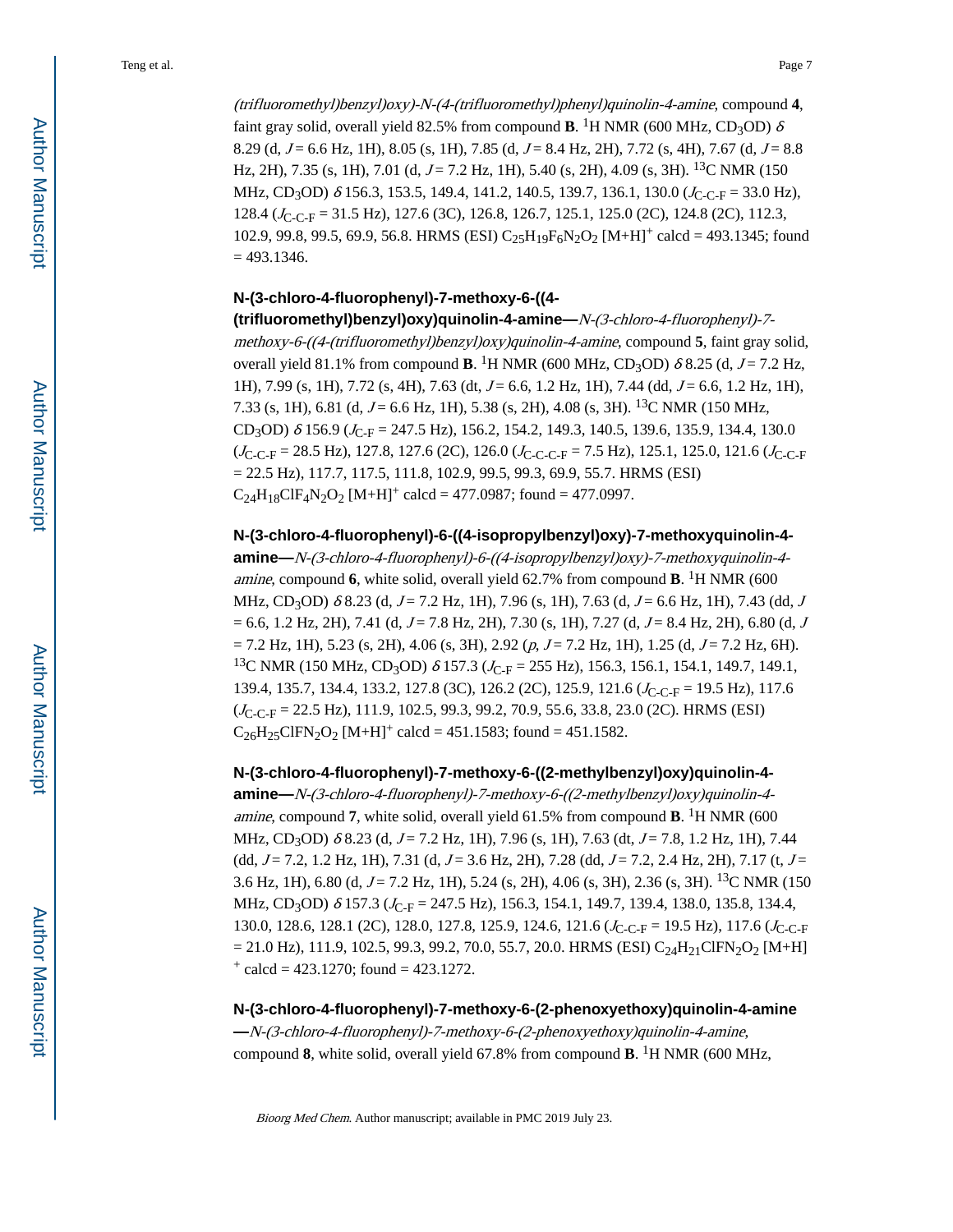CD<sub>3</sub>OD)  $\delta$  8.24 (d, J = 7.2 Hz, 1H), 7.91 (s, 1H), 7.62 (dt, J = 6.0, 1.2 Hz, 1H), 7.44 (dd, J = 6.0, 1.2 Hz, 2H), 7.29 (s, 1H), 7.26–7.29 (m, 2H), 6.96–6.98 (m, 2H), 6.94 (tt,  $J = 7.8$ , 1.2 Hz, 1H), 6.80 (d,  $J = 6.6$  Hz, 1H), 4.54–4.57 (m, 2H), 4.43–4.45 (m, 2H), 4.05 (s, 3H). <sup>13</sup>C NMR (150 MHz, CD<sub>3</sub>OD) δ 158.6, 157.3 ( $J_{C-F}$  = 243 Hz), 156.1, 154.1, 149.7, 139.5, 135.8, 134.4, 129.1 (2C), 127.8, 125.9, 121.1 ( $J_{\text{C-C-F}}$  = 133.5 Hz), 117.7, 117.5, 114.2 (2C), 111.8, 102.3, 99.4, 99.2, 68.1, 66.0, 55.6. HRMS (ESI)  $C_{24}H_{21}CIFN_2O_3 [M+H]^+$  calcd = 439.1219; found = 439.1221.

#### **4.3. Minimum Inhibitory Concentrations (MICs) Against Bacteria**

The antimicrobial activity of the quinoline compounds was tested according to the standard protocol as described previously.14 Four bacteria strains: MRSA (ATCC 33591), MRSE (RP62A), and VRE (ATCC 700802) were employed. The antimicrobial activities of the cyclic guanidine dimers against C. difficile UK6 were tested using media and methods recommended by the Clinical and Laboratory Standards Institute for susceptibility testing of anaerobes.40 The MICs were determined as the lowest concentration that completely inhibits the bacteria growth. Compounds were dissolved in DMSO to make stock drug solution, and the final concentration of DMSO in drug-treated group was less than 0.5%. The experiments were repeated at least three times with duplicates each time.

#### **4.4. MTT assay**

MTT (3-(4,5-dimethylthiazol-2yl)-2,5-dipheynyltetrazolium bromide; Sigma–Aldrich, St. Louis, MO) cell viability assay was performed to evaluate the cytotoxicity of the compounds on human HepG2 and HEK293T cell lines. HepG2 is an immortalized cell line consisting of human liver carcinoma cells. HEK293T is a specific cell line originally derived from human embryonic kidney cells grown in tissue culture. Both cells were maintained in a Dulbecco's Modified Eagle Medium (DMEM with, 4.5g/L Glucose, L-Glutamine and Sodium Pyruvate, Corning; Corning, Manassas, VA) containing 10 % FBS (Thermo Scientific) and 1 % penicillin/streptomycin at 37 $^{\circ}$ C in 5% CO<sub>2</sub>. Cells (10<sup>4</sup> cells/well) were plated in 96-well plates. After incubation overnight, cells were treated with the compounds at concentrations from 128 μg/ml to 0.125 μg/ml or 1% DMSO (as a control reagent) for 24 h at 37°C. Then 10μl of MTT stock solution (5 mg/ml) were added to cells in each well, and further incubated for 4 h at 37°C. After careful removal of media from each well without disturbing cells, 100μl of DMSO was added to each well, and incubated for 15 min at 37°C. Absorbance at 540 nm was read in a Synergy HTX multi-mode reader (Bio Tek Instruments, Inc. Winooski VT). Data were analyzed using Graphpad PRISM 6 (GraphPad Software, Inc., La Jolla, CA), and the half maximal inhibitory concentration  $(IC_{50})$  was reported as a concentration of compound that is required for 50% inhibition in vitro against cells treated with a control reagent.

#### **4.5. In vivo Evaluation of C. difficile UK6 Induced Infection**

C57BL/6 female mice (6-week-old) were purchased from Charles River Laboratories, MA. During the experiment, the mice were housed in groups of 5 animals per cage under the same conditions. All animal experiments were approved by the institutional committee for animal care and use at the University of South Florida. The experimental design is illustrated in Figure S1. Twenty-five mice were divided into three groups (group  $1-3$ ). Group 1 (UK6,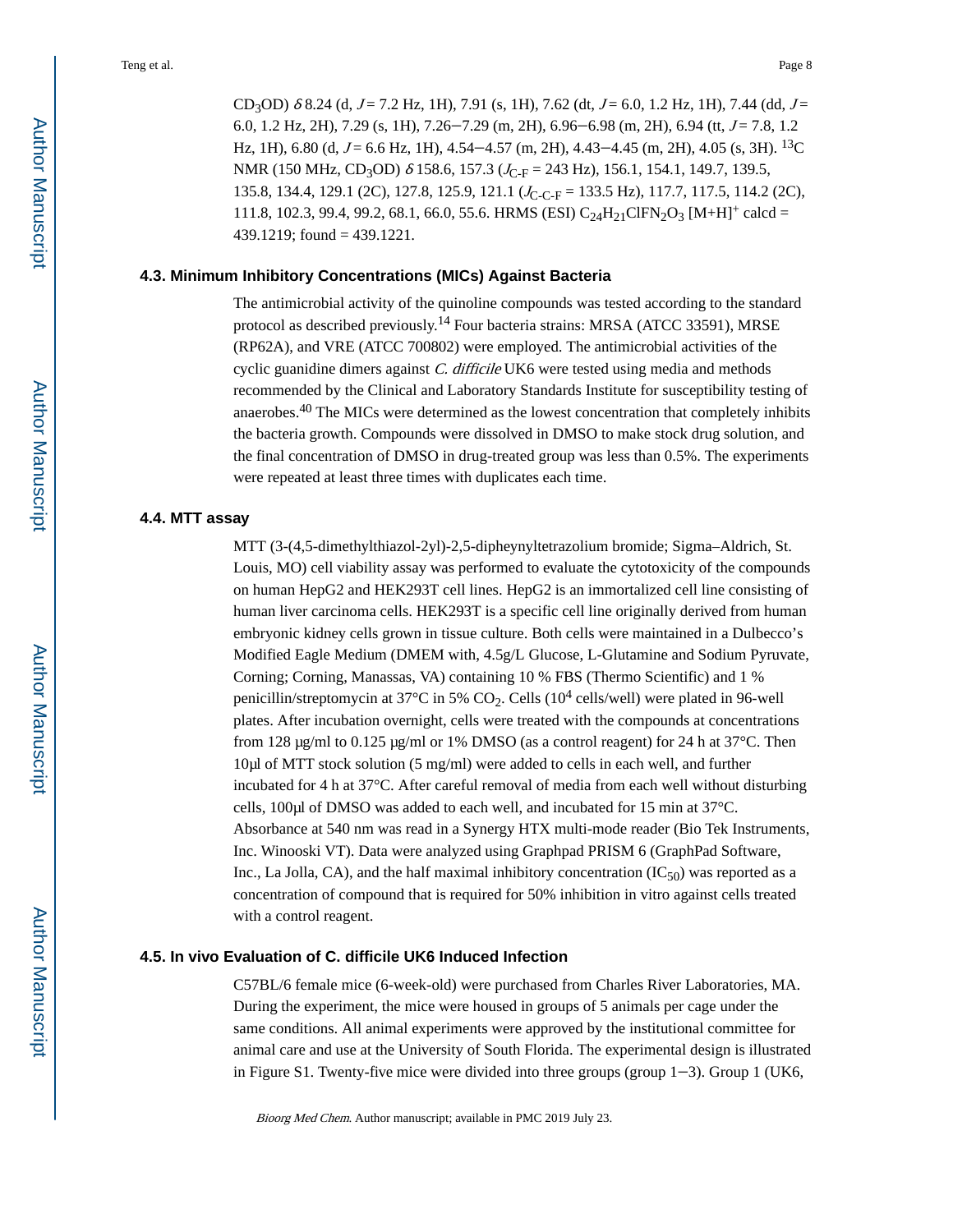$n = 10$ ) were challenged with spores of *C. difficile* UK6. Groups 2 (UK6+Cpd6,  $n = 10$ ) were challenged with spores of C. difficile UK6, and treated by compound **6**. Group 3 (Cpd6,  $n = 5$ ) were only treated with compound 6 without *C. difficile* infection. The mice were given drinking water containing a mixture of six antibiotics including ampicillin (200 mg/kg), kanamycin (40 mg/kg), gentamycin (3.5 mg/kg), colistin (4.2 mg/kg), metronidazole (21.5 mg/kg) and vancomycin (4.5 mg/kg) for 5 days, and then received autoclaved water for 2 days, followed by a single dose of clindamycin (10 mg/kg) intraperitoneally 1 day before (day 1) challenge day. In the challenge day (day 0), mice in groups  $1-2$  were challenged with *C. difficile* UK6 spores at  $10^6$  CFU by gavage. At 4 hours post challenge, the mice in groups 2 were given one dose of compound **6** (50 mg/kg) via gavage. From the first day post challenge (day 1), mice in group 2 received one dose of compound **6** twice a day (50 mg/kg/day) for five days. Meanwhile, the mice in group 3 were also given compound **6** at the same time with the same dose to determine the toxicity of the compound to the mice. After C. difficile challenge /or compound treatment, mice were monitored daily for five days after challenge with C. difficile spores for weight changes, survival, diarrhea, and other symptoms of the disease. Diarrhea was defined as soft or watery feces. Results were analyzed by the two-way ANOVA and Pearson Chi-Square. The differences between the UK6 group and the treatment group (UK6 + Cpd **6**) are statistically significant,  $p < 0.05$  (Daily survival rate showed the Row Factor  $P = 0.0389$ , the Column Factor  $P = 0.0493$  and Percent of diarrhea showed the Row Factor  $P = 0.028$ , the Column Factor  $P = 0.0519$ . At time point of day 2 post challenge the diarrhea rate was significant different ( $P = 0.006$ , Pearson Chi-Square)).

Fecal samples were collected at the 1st, 3rd, and 5th day post challenge for C. difficile spore enumeration. The percent of diarrhea was defined number of mice that developed diarrhea divided by total number of the mice in a given group. Fecal samples were collected at the 1st, 3rd, and 5th day post challenge for numeration of C. difficile spores.

Fecal samples were weight and shocked in 95% ethanol (0.1g/ml) for 1 hour followed by serial dilution in PBS, spreading on BHI plates supplemented with 10% taurocholic acid, and incubation in an anaerobic chamber. After incubation for 48 hours, the colonies on plates in three duplicates for the selected dilutions were counted.

## **Supplementary Material**

Refer to Web version on PubMed Central for supplementary material.

## **Acknowledgments**

This work was supported by NSF CAREER 1351265, NIH 1R01GM112652-01A1, NIH K01-DK092352, NIH R21-AI113470, NIH R03-DK112004, and NIH R01-AI132711.

## **References**

- 1. Watkins RR, David MZ, Salata RA. Current concepts on the virulence mechanisms of meticillinresistant Staphylococcus aureus. J Med Microbiol. 2012; 61:1179–1193. [PubMed: 22745137]
- 2. MRSA may kill more US citizens than HIV. BMJ (Br Med J). 2007; 335:850–850.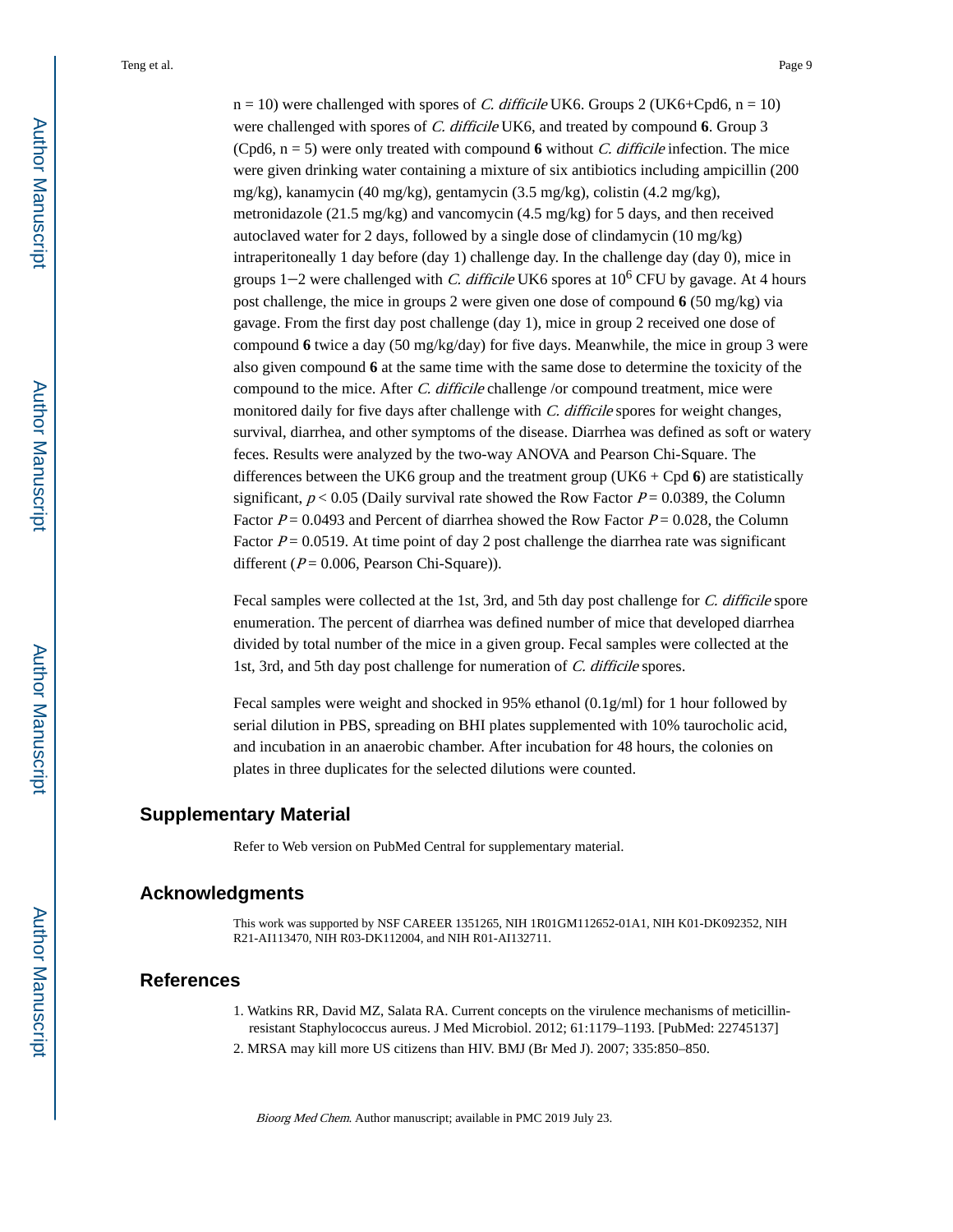- 3. Klein E, Smith DL, Laxminarayan R. Hospitalizations and Deaths Caused by Methicillin-Resistant Staphylococcus aureus, United States, 1999–2005. Emerg Infect Dis. 2007; 13:1840–1846. [PubMed: 18258033]
- 4. Gill SR, Fouts DE, Archer GL, Mongodin EF, DeBoy RT, Ravel J, Paulsen IT, Kolonay JF, Brinkac L, Beanan M, Dodson RJ, Daugherty SC, Madupu R, Angiuoli SV, Durkin AS, Haft DH, Vamathevan J, Khouri H, Utterback T, Lee C, Dimitrov G, Jiang L, Qin H, Weidman J, Tran K, Kang K, Hance IR, Nelson KE, Fraser CM. Insights on Evolution of Virulence and Resistance from the Complete Genome Analysis of an Early Methicillin-Resistant Staphylococcus aureus Strain and a Biofilm-Producing Methicillin-Resistant Staphylococcus epidermidis Strain. J Bacteriol. 2005; 187:2426–2438. [PubMed: 15774886]
- 5. Cetinkaya Y, Falk P, Mayhall CG. Vancomycin-Resistant Enterococci. Clin Microbiol Rev. 2000; 13:686–707. [PubMed: 11023964]
- 6. Loo VG, Poirier L, Miller MA, Oughton M, Libman MD, Michaud S, Bourgault A-M, Nguyen T, Frenette C, Kelly M, Vibien A, Brassard P, Fenn S, Dewar K, Hudson TJ, Horn R, René P, Monczak Y, Dascal A. A Predominantly Clonal Multi-Institutional Outbreak of Clostridium difficile– Associated Diarrhea with High Morbidity and Mortality. N Engl J Med. 2005; 353:2442–2449. [PubMed: 16322602]
- 7. Lessa FC, Mu Y, Bamberg WM, Beldavs ZG, Dumyati GK, Dunn JR, Farley MM, Holzbauer SM, Meek JI, Phipps EC, Wilson LE, Winston LG, Cohen JA, Limbago BM, Fridkin SK, Gerding DN, McDonald LC. Burden of Clostridium difficile infection in the United States. N Engl J Med. 2015; 372:825–834. [PubMed: 25714160]
- 8. Bartlett JG. Antibiotic-Associated Diarrhea. N Engl J Med. 2002; 346:334–339. [PubMed: 11821511]
- 9. Kwon JH, Olsen MA, Dubberke ER. The Morbidity, Mortality, and Costs Associated with Clostridium difficile Infection. Infect Dis Clin North Am. 2015; 29:123–134. [PubMed: 25677706]
- 10. Leffler DA, Lamont JT. Clostridium difficile infection. N Engl J Med. 2015; 372:1539–1548. [PubMed: 25875259]
- 11. Peng Z, Jin D, Kim HB, Stratton CW, Wu B, Tang YW, Sun X. Update on antimicrobial resistance in Clostridium difficile: resistance mechanisms and antimicrobial susceptibility testing. J Clin Microbiol. 2017; 55:1998–2008. [PubMed: 28404671]
- 12. Zimlichman E, Henderson D, Tamir O, et al. Health care–associated infections: A meta-analysis of costs and financial impact on the us health care system. JAMA Internal Medicine. 2013; 173:2039–2046. [PubMed: 23999949]
- 13. O'Connell KM, Hodgkinson JT, Sore HF, Welch M, Salmond GP, Spring DR. Combating multidrug-resistant bacteria: current strategies for the discovery of novel antibacterials. Angew Chem Int Ed. 2013; 52:10706–10733.
- 14. Teng P, Huo D, Nimmagadda A, Wu J, She F, Su M, Lin X, Yan J, Cao A, Xi C, Hu Y, Cai J. Small Antimicrobial Agents Based on Acylated Reduced Amide Scaffold. J Med Chem. 2016; 59:7877– 7887. [PubMed: 27526720]
- 15. Stokes JM, MacNair CR, Ilyas B, French S, Cote JP, Bouwman C, Farha MA, Sieron AO, Whitfield C, Coombes BK, Brown ED. Pentamidine sensitizes Gram-negative pathogens to antibiotics and overcomes acquired colistin resistance. Nat Microbiol. 2017; 2:17028. [PubMed: 28263303]
- 16. Lin S, Koh JJ, Aung TT, Lim F, Li J, Zou H, Wang L, Lakshminarayanan R, Verma C, Wang Y, Tan DT, Cao D, Beuerman RW, Ren L, Liu S. Symmetrically Substituted Xanthone Amphiphiles Combat Gram-Positive Bacterial Resistance with Enhanced Membrane Selectivity. J Med Chem. 2017; 60:1362–1378. [PubMed: 28122182]
- 17. LaMarche MJ, Leeds JA, Brewer J, Dean K, Ding J, Dzink-Fox J, Gamber G, Jain A, Kerrigan R, Krastel P, Lee K, Lombardo F, McKenney D, Neckermann G, Osborne C, Palestrant D, Patane MA, Rann EM, Robinson Z, Schmitt E, Stams T, Tiamfook S, Yu D, Whitehead L. Antibacterial and Solubility Optimization of Thiomuracin A. J Med Chem. 2016; 59:6920–6928. [PubMed: 27355833]
- 18. Ling LL, Schneider T, Peoples AJ, Spoering AL, Engels I, Conlon BP, Mueller A, Schaberle TF, Hughes DE, Epstein S, Jones M, Lazarides L, Steadman VA, Cohen DR, Felix CR, Fetterman KA,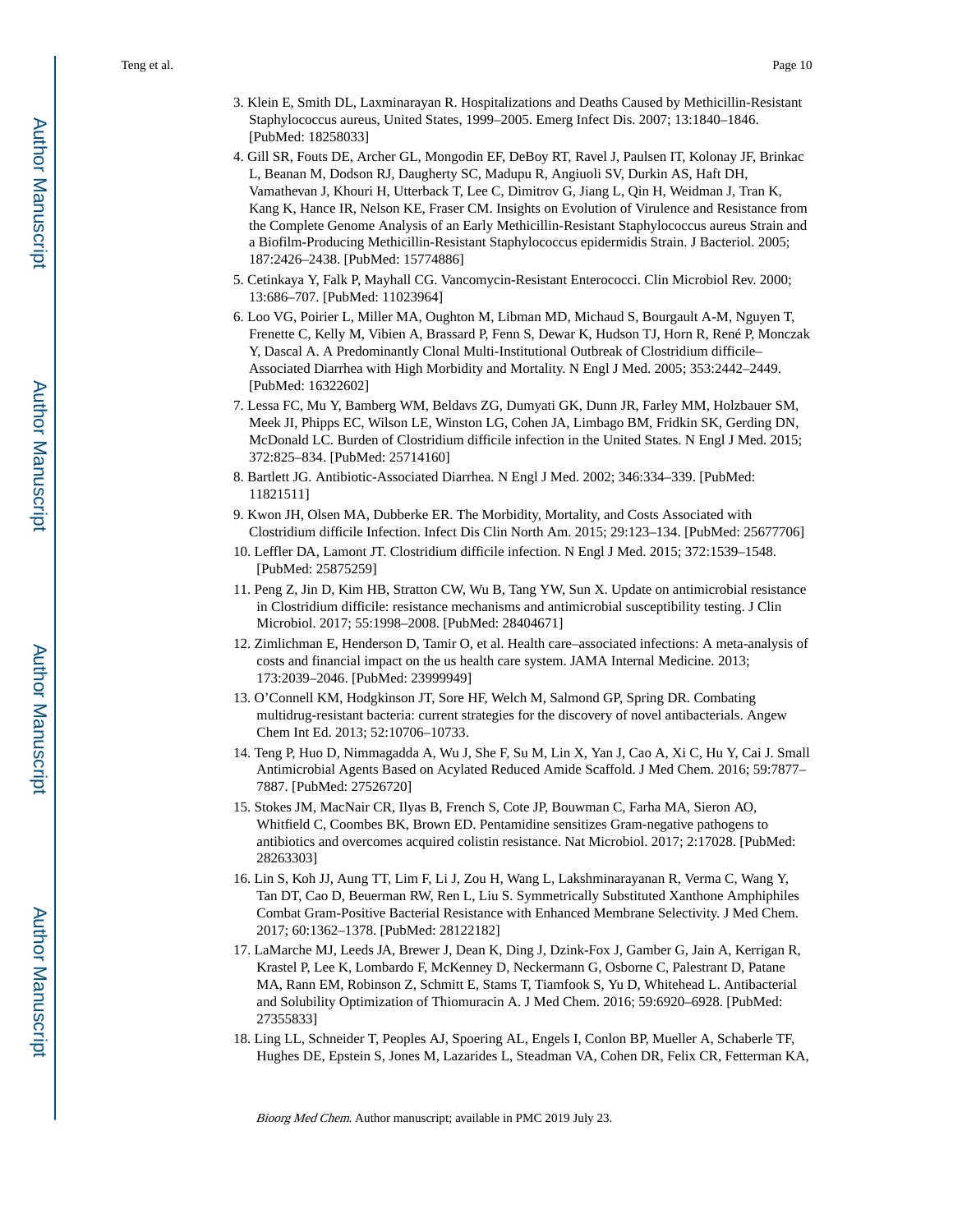Millett WP, Nitti AG, Zullo AM, Chen C, Lewis K. A new antibiotic kills pathogens without detectable resistance. Nature. 2015; 517:455–459. [PubMed: 25561178]

- 19. Heeb S, Fletcher MP, Chhabra SR, Diggle SP, Williams P, Camara M. Quinolones: from antibiotics to autoinducers. FEMS Microbiol Rev. 2011; 35:247–274. [PubMed: 20738404]
- 20. Van Bambeke F, Michot JM, Van Eldere J, Tulkens PM. Quinolones in 2005: an update. Clin Microbiol Infect. 2005; 11:256–280. [PubMed: 15760423]
- 21. Ruiz J. Mechanisms of resistance to quinolones: target alterations, decreased accumulation and DNA gyrase protection. J Antimicrob Chemother. 2003; 51:1109–1117. [PubMed: 12697644]
- 22. Lam T, Hilgers MT, Cunningham ML, Kwan BP, Nelson KJ, Brown-Driver V, Ong V, Trzoss M, Hough G, Shaw KJ, Finn J. Structure-Based Design of New Dihydrofolate Reductase Antibacterial Agents: 7-(Benzimidazol-1-yl)-2,4-diaminoquinazolines. J Med Chem. 2014; 57:651–668. [PubMed: 24428639]
- 23. Huband MD, Cohen MA, Zurack M, Hanna DL, Skerlos LA, Sulavik MC, Gibson GW, Gage JW, Ellsworth E, Stier MA, Gracheck SJ. In vitro and in vivo activities of PD 0305970 and PD 0326448, new bacterial gyrase/topoisomerase inhibitors with potent antibacterial activities versus multidrug-resistant gram-positive and fastidious organism groups. Antimicrob Agents Chemother. 2007; 51:1191–1201. [PubMed: 17261623]
- 24. Kung PP, Casper MD, Cook KL, Wilson-Lingardo L, Risen LM, Vickers TA, Ranken R, Blyn LB, Wyatt JR, Cook PD, Ecker DJ. Structure−Activity Relationships of Novel 2-Substituted Quinazoline Antibacterial Agents. J Med Chem. 1999; 42:4705–4713. [PubMed: 10579832]
- 25. Marella A, Tanwar OP, Saha R, Ali MR, Srivastava S, Akhter M, Shaquiquzzaman M, Alam MM. Quinoline: A versatile heterocyclic. Saudi Pharm J. 2013; 21:1–12. [PubMed: 23960814]
- 26. Andries K, Verhasselt P, Guillemont J, Göhlmann HWH, Neefs JM, Winkler H, Van Gestel J, Timmerman P, Zhu M, Lee E, Williams P, de Chaffoy D, Huitric E, Hoffner S, Cambau E, Truffot-Pernot C, Lounis N, Jarlier V. A Diarylquinoline Drug Active on the ATP Synthase of Mycobacterium tuberculosis. Science. 2005; 307:223–227. [PubMed: 15591164]
- 27. Diacon AH, Pym A, Grobusch M, Patientia R, Rustomjee R, Page-Shipp L, Pistorius C, Krause R, Bogoshi M, Churchyard G, Venter A, Allen J, Palomino JC, De Marez T, van Heeswijk RPG, Lounis N, Meyvisch P, Verbeeck J, Parys W, de Beule K, Andries K, Neeley DFM. The Diarylquinoline TMC207 for Multidrug-Resistant Tuberculosis. N Engl J Med. 2009; 360:2397– 2405. [PubMed: 19494215]
- 28. Upadhayaya RS, Vandavasi JK, Vasireddy NR, Sharma V, Dixit SS, Chattopadhyaya J. Design, synthesis, biological evaluation and molecular modelling studies of novel quinoline derivatives against Mycobacterium tuberculosis. Bioorg Med Chem. 2009; 17:2830–2841. [PubMed: 19285414]
- 29. de Souza MVN, Pais KC, Kaiser CR, Peralta MA, de L, Ferreira M, Lourenço MCS. Synthesis and in vitro antitubercular activity of a series of quinoline derivatives. Bioorg Med Chem. 2009; 17:1474–1480. [PubMed: 19188070]
- 30. Fu LM, Fu-Liu CS. Is Mycobacterium tuberculosis a closer relative to Gram-positive or Gram– negative bacterial pathogens? Tuberculosis. 2002; 82:85–90. [PubMed: 12356459]
- 31. Hoemann MZ, Kumaravel G, Xie RL, Rossi RF, Meyer S, Sidhu A, Cuny GD, Hauske JR. Potent In vitro methicillin-resistant Staphylococcus aureus activity of 2-(1H-indol-3-yl)quinoline derivatives. Bioorg Med Chem Lett. 2000; 10:2675–2678. [PubMed: 11128649]
- 32. He LCH, Zhou Q, Pan X. Preparation of quinoline derivatives as antitumor agents. C.N. Patent. 101362719A. Feb 11, 2009
- 33. Weis F, Beiras-Fernandez A, Schelling G. Daptomycin, a lipopeptide antibiotic in clinical practice. Curr Opin Investig Drugs. 2008; 9:879–884.
- 34. O'Donoghue C, Kyne L. Update on Clostridium difficile infection. Curr Opin Gastroenterol. 2011; 27:38–47. [PubMed: 21099432]
- 35. McGlone SM, Bailey RR, Zimmer SM, Popovich MJ, Tian Y, Ufberg P, Muder RR, Lee BY. The economic burden of Clostridium difficile. Clin Microbiol Infect. 2012; 18:282–289. [PubMed: 21668576]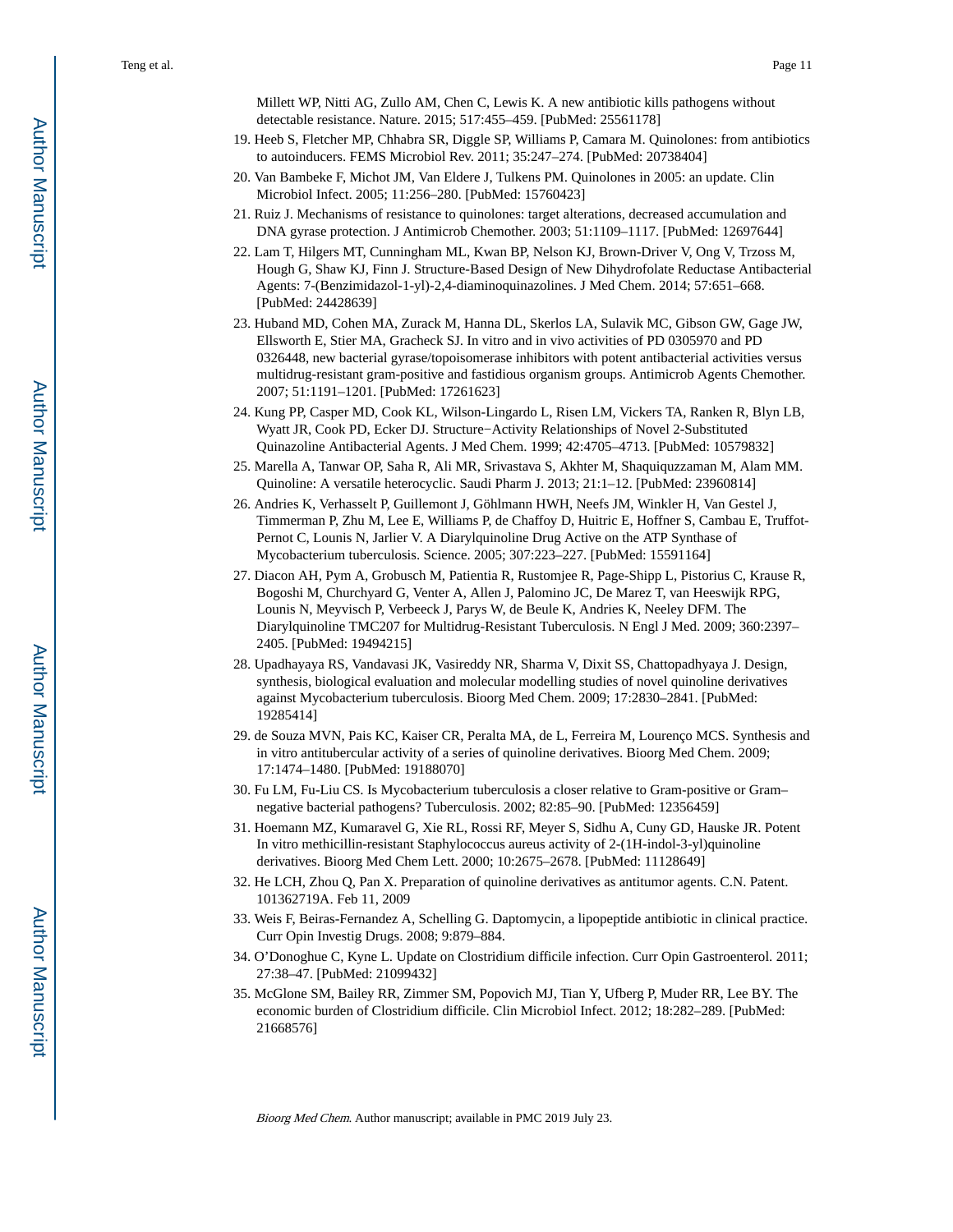- 36. Zar FA, Bakkanagari SR, Moorthi KM, Davis M. A Comparison of Vancomycin and Metronidazole for the Treatment of Clostridium difficileâ€'Associated Diarrhea, Stratified by Disease Severity. Clin Infect Dis. 2007; 45:302–307. [PubMed: 17599306]
- 37. Koo HL, Garey KW, Dupont HL. Future novel therapeutic agents for Clostridium difficile infection. Expert Opin Investig Drugs. 2010; 19:825–836.
- 38. Barbut F, Richard A, Hamadi K, Chomette V, Burghoffer B, Petit JC. Epidemiology of recurrences or reinfections of Clostridium difficile-associated diarrhea. J Clin Microbiol. 2000; 38:2386–2388. [PubMed: 10835010]
- 39. Tonna I, Welsby PD. Pathogenesis and treatment of Clostridium difficile infection. Postgrad Med J. 2005; 81:367–369. [PubMed: 15937201]
- 40. Hecht DH, Onderdonk OA, Citron DM, Roe-Carpenter D, Cox M, Rosenblatt JE, Jacobus N, Wexler HM, Jenkins SG. Methods for Antimicrobial Susceptibility Testing of Anaerobic Bacteria —. Seventh. Wayne, PA, USA: 2007.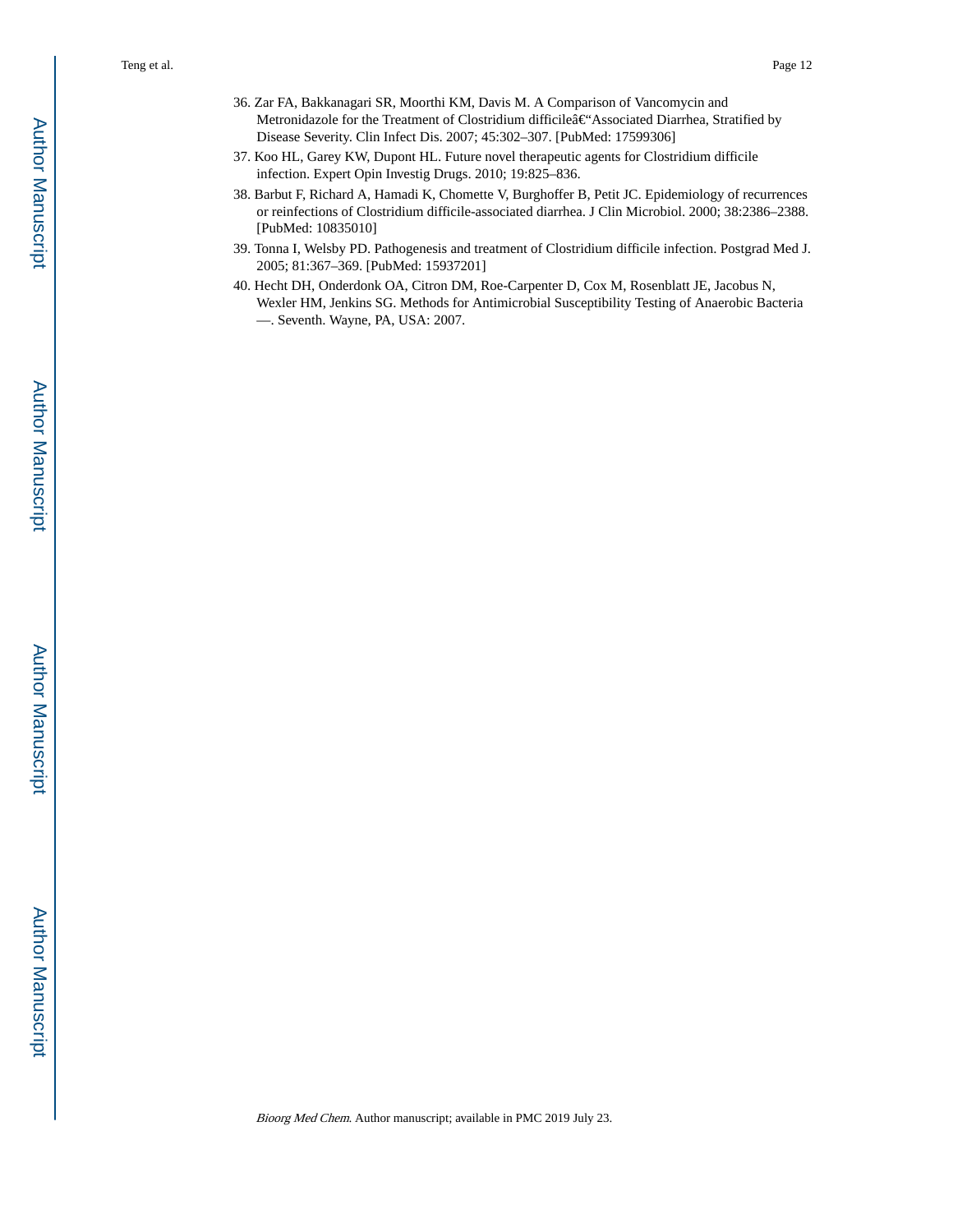DН

 $NH<sub>2</sub>$ 

 $NH<sub>2</sub>$ 



## **Figure 1.**

Examples of quinolones, quinazolines, and quinolines with reported antibacterial activity.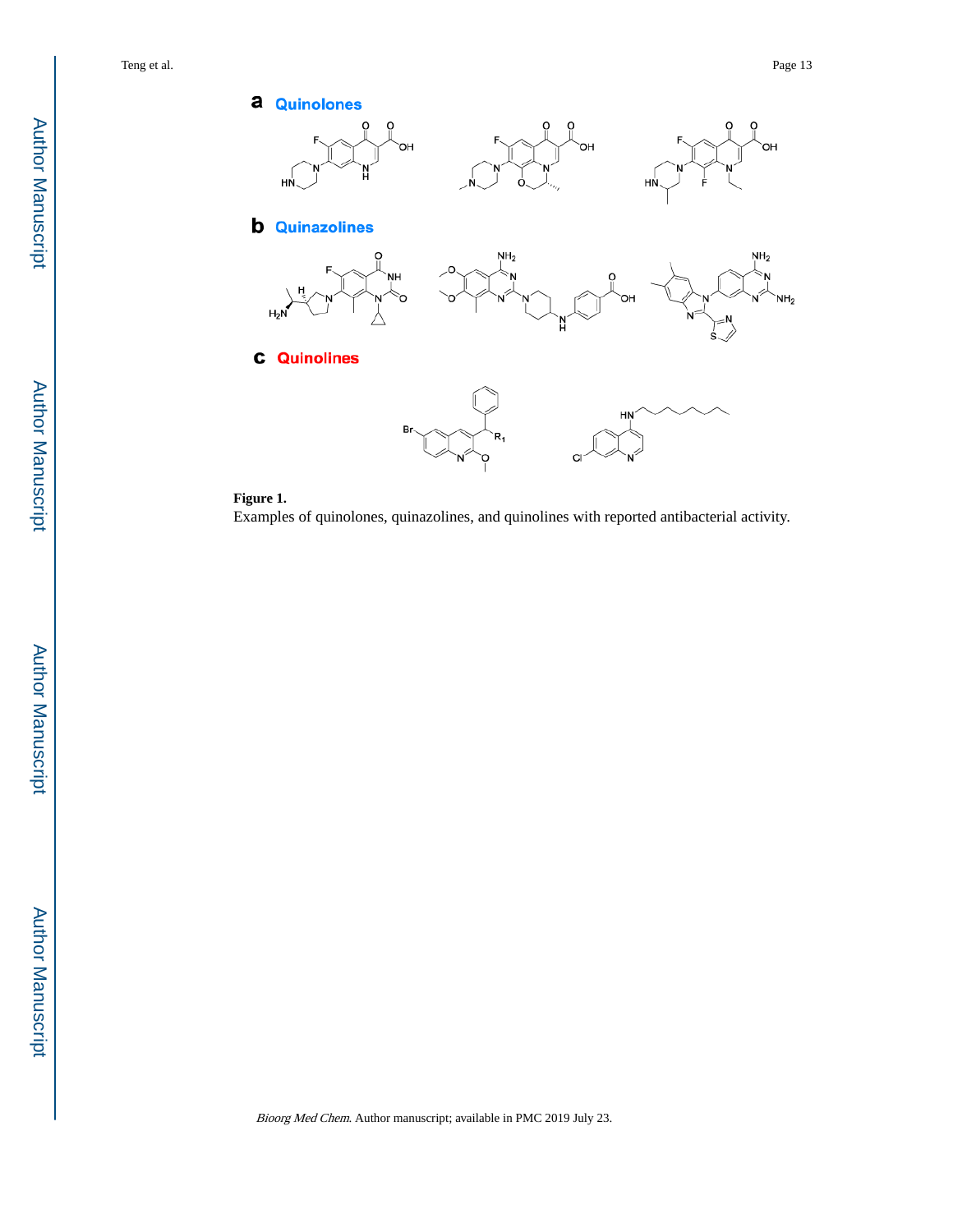Teng et al. Page 14



#### **Figure 2.**

The cytotoxicity of compounds **4** (a) and **6** (b) on human liver cancer cell HepG2 and human embryonic kidney cell HEK-293. The cell viability was determined by MTT assay (three replicates), and recorded as a percentage of compound-treated cells compared to untreated cells (DMSO). Error bars are shown as  $\pm$  SEM.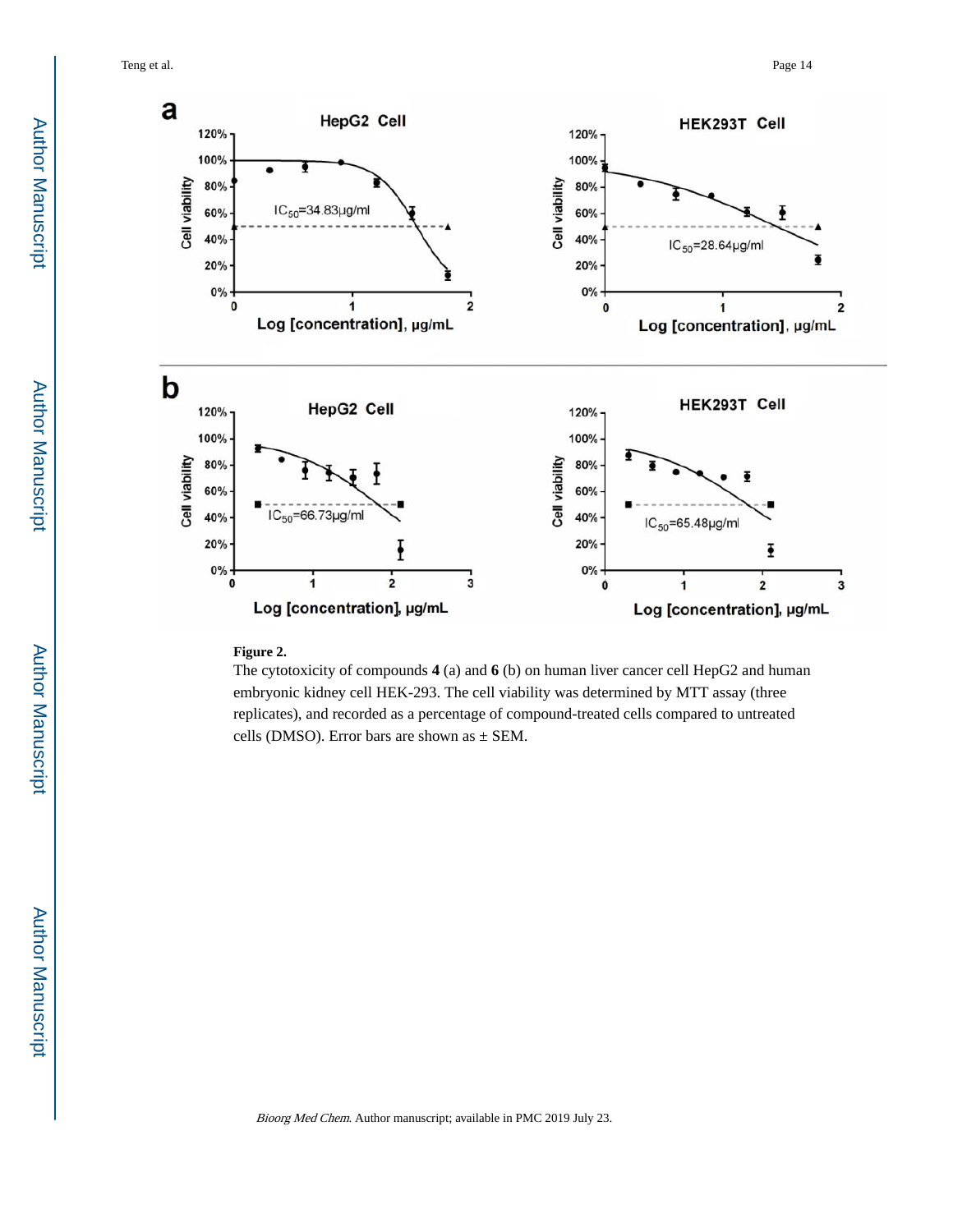

#### **Figure 3.**

In vivo efficacy of the compound **6** (Cpd **6**) in the mouse model of *C. difficile*-infection. Treatment and infection of mice were described in detail in Supporting Information. Mice were divided into three groups. Group 1 (UK6,  $n = 10$ ) and group 2 (UK6 + Cpd 6,  $n = 10$ ) were challenged with C. difficile spores; Group 3 (Cpd **6**, n = 5) was treated with Cpd **6**  only, without C. difficile challenge. Survival rate (a) and percent of diarrhea (b) were shown. Results were analyzed by the two-way ANOVA and Pearson Chi-Square.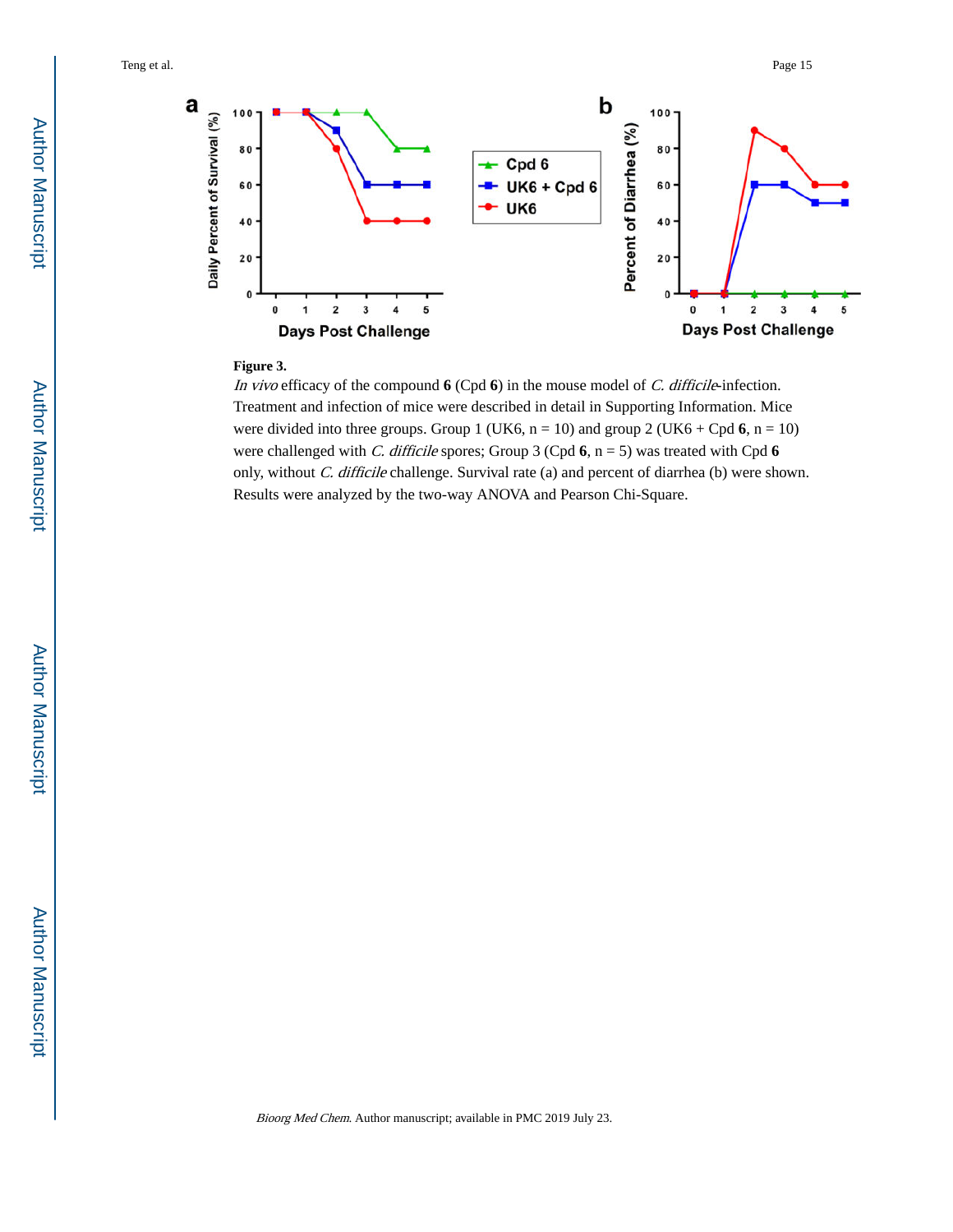

## **Figure 4.**

C. difficile accounts in fecal samples from treated and control mice challenged with  $10^6$ colony-forming units (CFU) of C. difficile UK6 spores. C. difficile accounts were reported as CFU per gram of fecal samples. Feces were collected on days 1, 3, and 5 post-challenge from every mouse in each cohort containing 10 mice. C. difficile accounts in feces from mice treated with compound **6** showed significantly decrease in FCU compared with that of the UK6 challenged group (P<0.001). Error bars are shown as  $\pm$  SEM.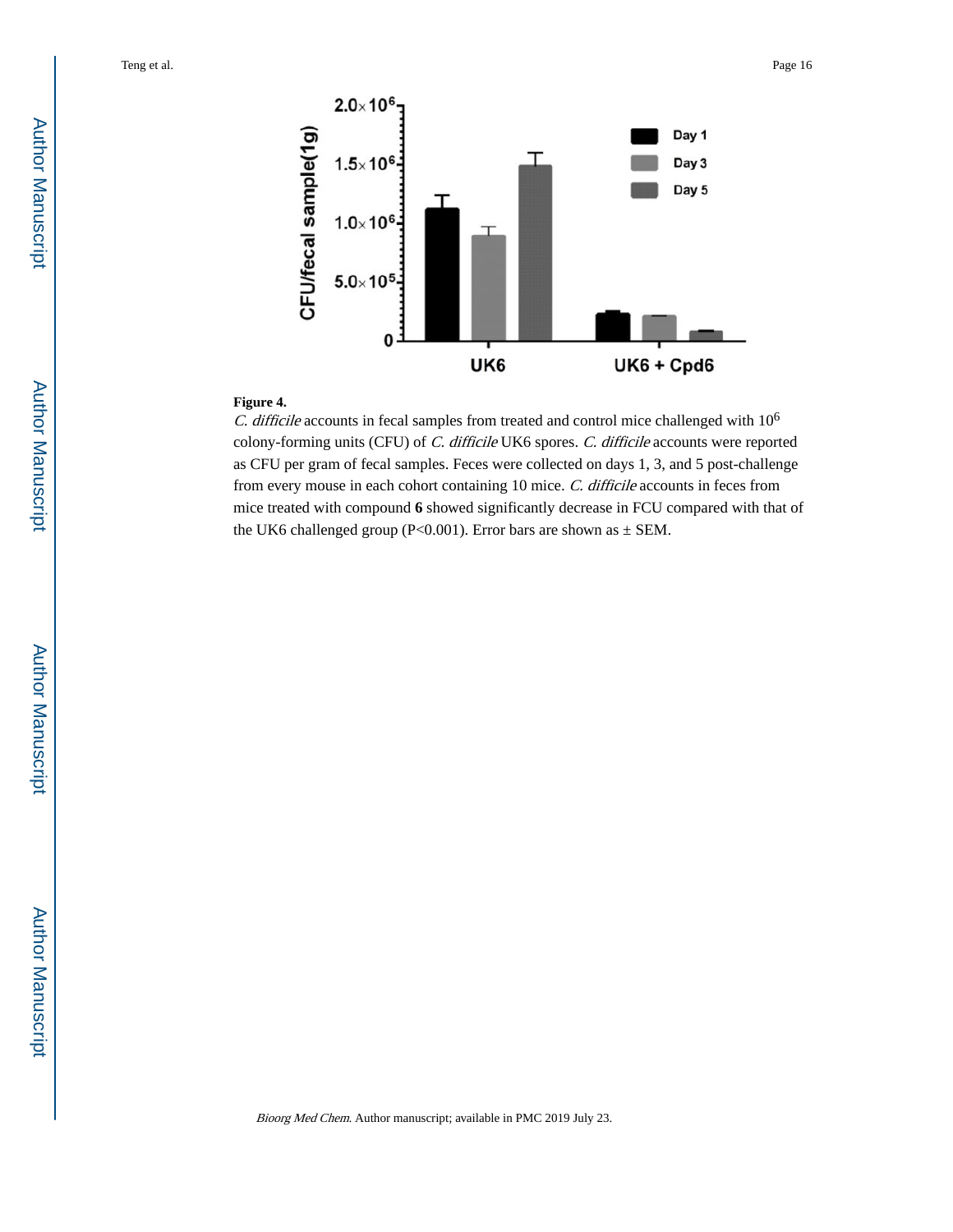

**Scheme 1. Synthesis of quinoline derivatives <sup>a</sup>**

<sup>a</sup>Reagents and conditions: (i) L-methionine, methanesulfonic acid, 120 °C, yield 57.4%; (ii) benzyl bromide, DMF,  $K_2CO_3$ , 60 °C, yield 84.1-91.6%; (iii) substituted aniline, HCl (cat.), <sup>n</sup>-butanol, 120 °C, yield 71.6‒93.2%.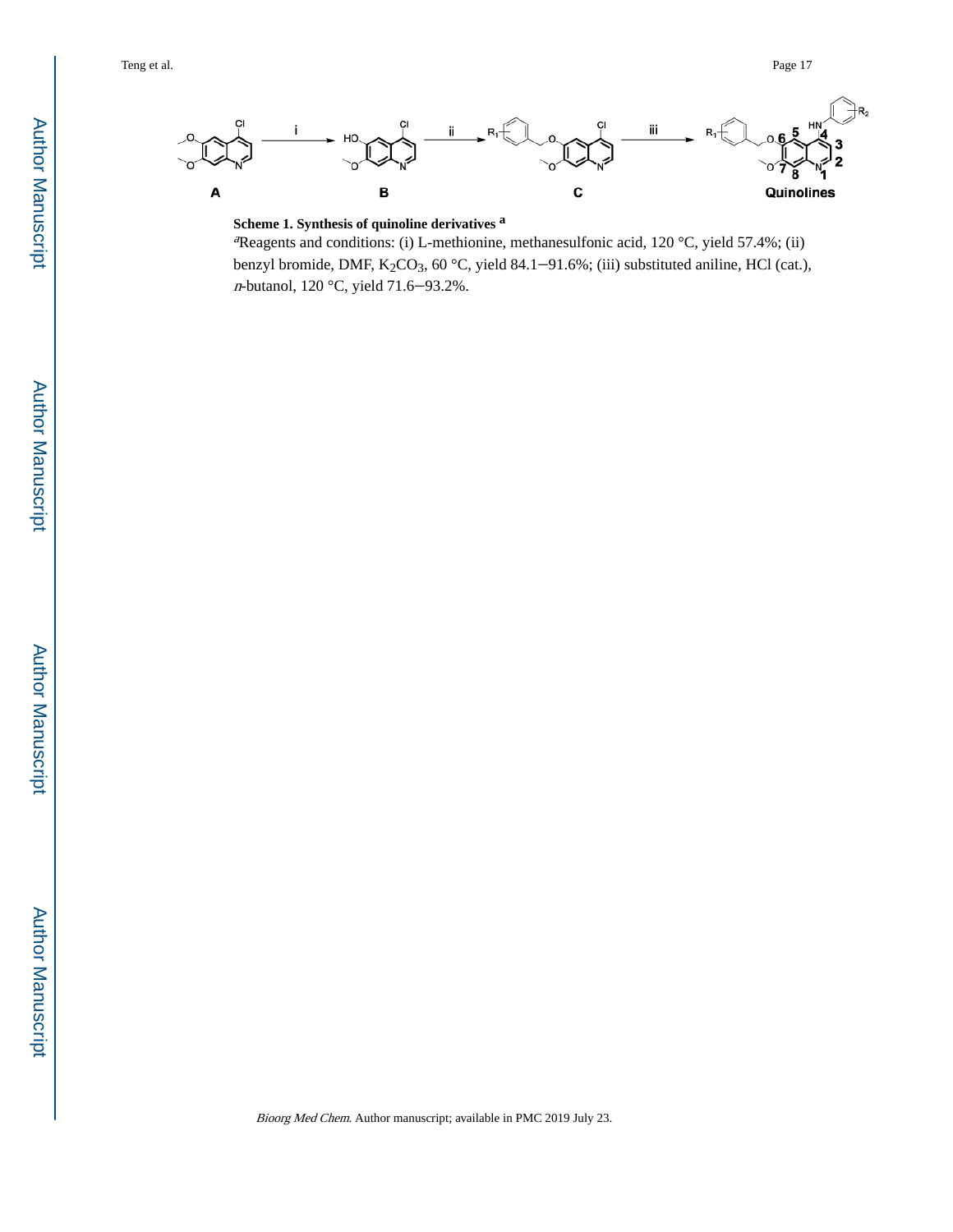## **Table 1**

The structure of quinoline compounds **1**–**5** and their antibacterial activity against MRSA, MRSE, and VRE.

| Cpd            | <b>Structure</b>                 | MIC (µg/mL) |                 |            |
|----------------|----------------------------------|-------------|-----------------|------------|
|                |                                  | <b>MRSA</b> | <b>MRSE</b>     | <b>VRE</b> |
| $\,1$          | CH <sub>3</sub><br>$H_3C$<br>HN  | 12          | ND <sup>a</sup> | ND         |
| $\sqrt{2}$     | CH <sub>3</sub><br>$F_3C$<br>HN  | 3.0         | $3.0\,$         | 3.0        |
| 3              | $F_3C$<br>HN'<br>CF <sub>3</sub> | 3.0         | 6.0             | 3.0        |
| $\overline{4}$ | $CF_3$<br>$F_3C$<br>HŅ           | 0.75        | 3.0             | 0.75       |
| 5              | CI<br>$F_3C$<br><b>HŅ</b>        | $1.5\,$     | $3.0\,$         | $1.5\,$    |
|                | Daptomycin                       | 0.5         | 0.5             | 1.0        |

 $\alpha$ ND, not determined because compounds are not active.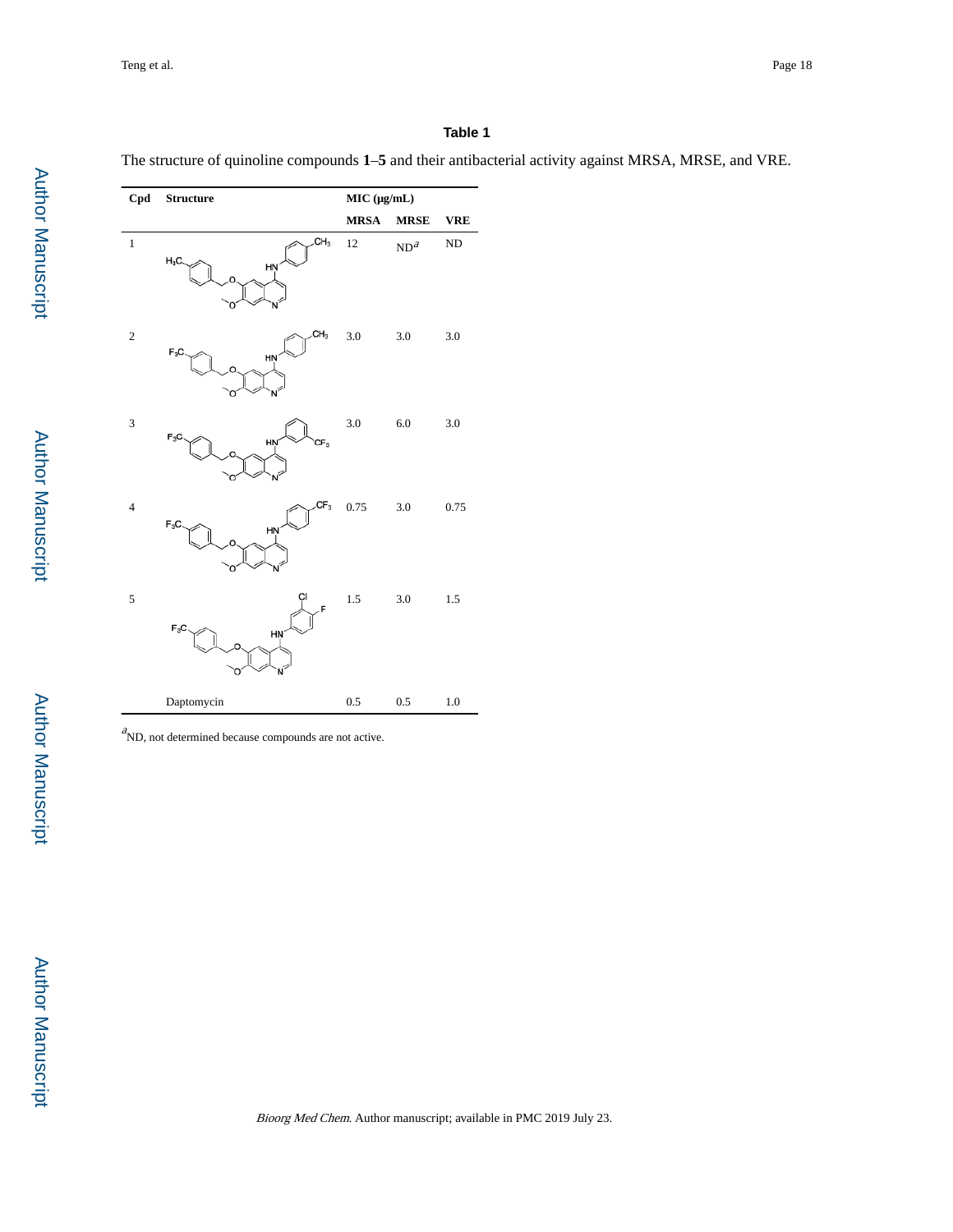## **Table 2**

The structure of quinoline compounds **6**–**8** and their antibacterial activity against MRSA, MRSE, and VRE.

| Cpd            | <b>Structure</b>                 | MIC (μg/mL) |             |            |
|----------------|----------------------------------|-------------|-------------|------------|
|                |                                  | <b>MRSA</b> | <b>MRSE</b> | <b>VRE</b> |
| 6              | Ċl<br>F<br>HŅ                    | 1.5         | $6.0\,$     | $3.0\,$    |
| $\overline{7}$ | Ċl<br>F<br>HŅ<br>CH <sub>3</sub> | $1.5\,$     | $3.0\,$     | $1.5\,$    |
| $\,$ 8 $\,$    | СI<br>F<br>HŅ                    | 3.0         | $3.0\,$     | $3.0\,$    |
|                | Daptomycin                       | 0.5         | 0.5         | $1.0\,$    |